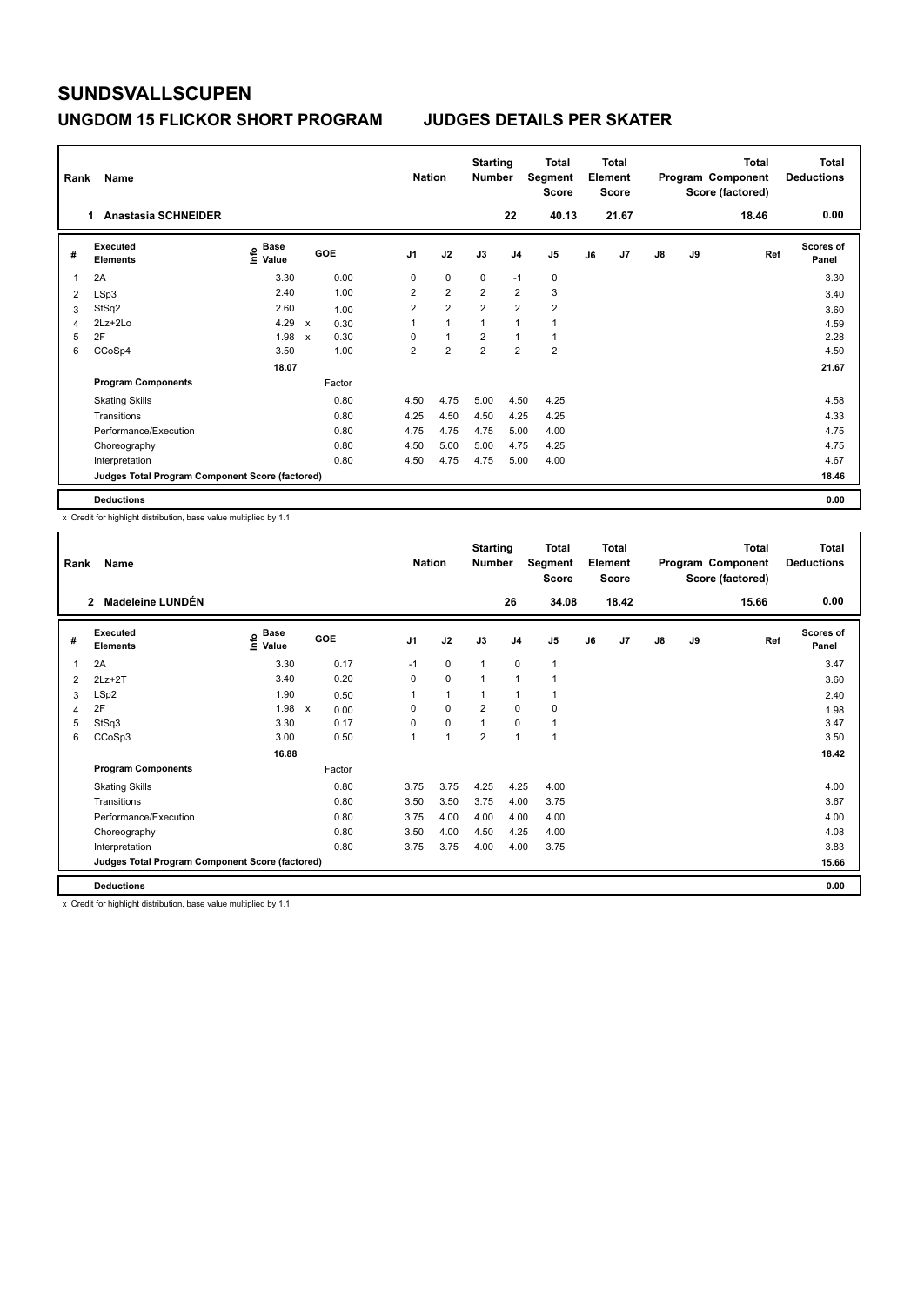### **UNGDOM 15 FLICKOR SHORT PROGRAM JUDGES DETAILS PER SKATER**

| Rank | Name                                            |                                  |                   | <b>Nation</b>  |             | <b>Starting</b><br><b>Number</b> |                | <b>Total</b><br>Segment<br><b>Score</b> |    | <b>Total</b><br>Element<br><b>Score</b> |               |    | <b>Total</b><br>Program Component<br>Score (factored) | Total<br><b>Deductions</b> |
|------|-------------------------------------------------|----------------------------------|-------------------|----------------|-------------|----------------------------------|----------------|-----------------------------------------|----|-----------------------------------------|---------------|----|-------------------------------------------------------|----------------------------|
|      | <b>Cassandra JOHANSSON</b><br>3                 |                                  |                   |                |             |                                  | 6              | 32.68                                   |    | 18.56 B                                 |               |    | 15.12                                                 | 1.00                       |
| #    | <b>Executed</b><br><b>Elements</b>              | <b>Base</b><br>e Base<br>⊆ Value | GOE               | J <sub>1</sub> | J2          | J3                               | J <sub>4</sub> | J5                                      | J6 | J7                                      | $\mathsf{J}8$ | J9 | Ref                                                   | <b>Scores of</b><br>Panel  |
| 1    | 3S+COMBO                                        | 4.20                             | $-2.10$           | $-2$           | $-3$        | $-3$                             | $-3$           | $-3$                                    |    |                                         |               |    |                                                       | 2.10                       |
| 2    | 3Lo<                                            | 3.60<br>$\prec$                  | $-2.10$           | $-3$           | $-3$        | $-3$                             | $-3$           | $-3$                                    |    |                                         |               |    |                                                       | 1.50                       |
| 3    | LSp2                                            | 1.90                             | 0.50              | 1              | $\Omega$    | $\overline{1}$                   | $\mathbf{1}$   | $\mathbf{1}$                            |    |                                         |               |    |                                                       | 2.40                       |
| 4    | 2A                                              | 3.63                             | 0.00<br>X         | 0              | $\mathbf 0$ | $\mathbf 0$                      | $\mathbf 0$    | $\mathbf 0$                             |    |                                         |               |    |                                                       | 3.63                       |
| 5    | StSq2                                           | 2.60                             | 0.50              | 1              | 0           | 1                                | $\overline{1}$ | $\mathbf{1}$                            |    |                                         |               |    |                                                       | 3.10                       |
| 6    | CCoSp4                                          | 3.50                             | 0.33              | 1              | 0           | 1                                | 0              | $\mathbf{1}$                            |    |                                         |               |    |                                                       | 3.83                       |
|      |                                                 | 19.43                            |                   |                |             |                                  |                |                                         |    |                                         |               |    |                                                       | 18.56                      |
|      | <b>Program Components</b>                       |                                  | Factor            |                |             |                                  |                |                                         |    |                                         |               |    |                                                       |                            |
|      | <b>Skating Skills</b>                           |                                  | 0.80              | 3.75           | 3.50        | 4.25                             | 3.75           | 4.00                                    |    |                                         |               |    |                                                       | 3.83                       |
|      | Transitions                                     |                                  | 0.80              | 4.00           | 3.00        | 3.50                             | 3.50           | 3.75                                    |    |                                         |               |    |                                                       | 3.58                       |
|      | Performance/Execution                           |                                  | 0.80              | 4.25           | 3.75        | 3.50                             | 3.50           | 3.75                                    |    |                                         |               |    |                                                       | 3.67                       |
|      | Choreography                                    |                                  | 0.80              | 4.00           | 3.50        | 4.00                             | 4.00           | 4.00                                    |    |                                         |               |    |                                                       | 4.00                       |
|      | Interpretation                                  |                                  | 0.80              | 4.25           | 3.50        | 3.75                             | 4.00           | 3.75                                    |    |                                         |               |    |                                                       | 3.83                       |
|      | Judges Total Program Component Score (factored) |                                  |                   |                |             |                                  |                |                                         |    |                                         |               |    |                                                       | 15.12                      |
|      | <b>Deductions</b>                               |                                  | $-1.00$<br>Falls: |                |             |                                  |                |                                         |    |                                         |               |    |                                                       | $-1.00$                    |

< Under-rotated jump x Credit for highlight distribution, base value multiplied by 1.1

| Rank | Name                                            |                     |               |         |                | <b>Nation</b> | <b>Starting</b><br><b>Number</b> |                | <b>Total</b><br>Segment<br><b>Score</b> |    | <b>Total</b><br>Element<br><b>Score</b> |    |    | <b>Total</b><br>Program Component<br>Score (factored) | Total<br><b>Deductions</b> |
|------|-------------------------------------------------|---------------------|---------------|---------|----------------|---------------|----------------------------------|----------------|-----------------------------------------|----|-----------------------------------------|----|----|-------------------------------------------------------|----------------------------|
|      | 4 Rebecca GORWAT                                |                     |               |         |                |               |                                  | 10             | 30.78                                   |    | 15.72                                   |    |    | 15.06                                                 | 0.00                       |
| #    | <b>Executed</b><br><b>Elements</b>              | $E$ Base<br>$E$ $V$ |               | GOE     | J <sub>1</sub> | J2            | J3                               | J <sub>4</sub> | J <sub>5</sub>                          | J6 | J7                                      | J8 | J9 | Ref                                                   | <b>Scores of</b><br>Panel  |
| 1    | $2F+2Lo$                                        |                     | 3.60          | $-0.20$ | 0              | $-1$          | $-1$                             | $-1$           | 0                                       |    |                                         |    |    |                                                       | 3.40                       |
| 2    | CCoSp4                                          |                     | 3.50          | 0.50    | 1              | $\mathbf{1}$  | $\mathbf{1}$                     | 0              | $\mathbf{1}$                            |    |                                         |    |    |                                                       | 4.00                       |
| 3    | StSq2                                           |                     | 2.60          | 0.50    | 1              | 1             | 1                                | 0              | 1                                       |    |                                         |    |    |                                                       | 3.10                       |
| 4    | 2A<<                                            | <<                  | 1.21 x        | $-0.60$ | $-3$           | $-3$          | $-3$                             | $-3$           | $-3$                                    |    |                                         |    |    |                                                       | 0.61                       |
| 5    | 2Lz                                             | e                   | $2.31 \times$ | $-0.60$ | $-2$           | $-2$          | $-2$                             | $-1$           | $-2$                                    |    |                                         |    |    |                                                       | 1.71                       |
| 6    | LSp3                                            |                     | 2.40          | 0.50    | 1              | $\mathbf{1}$  | $\mathbf{1}$                     | $\mathbf 0$    | $\mathbf{1}$                            |    |                                         |    |    |                                                       | 2.90                       |
|      |                                                 |                     | 15.62         |         |                |               |                                  |                |                                         |    |                                         |    |    |                                                       | 15.72                      |
|      | <b>Program Components</b>                       |                     |               | Factor  |                |               |                                  |                |                                         |    |                                         |    |    |                                                       |                            |
|      | <b>Skating Skills</b>                           |                     |               | 0.80    | 4.25           | 3.50          | 4.25                             | 3.50           | 4.00                                    |    |                                         |    |    |                                                       | 3.92                       |
|      | Transitions                                     |                     |               | 0.80    | 3.75           | 3.50          | 3.50                             | 3.50           | 3.75                                    |    |                                         |    |    |                                                       | 3.58                       |
|      | Performance/Execution                           |                     |               | 0.80    | 4.25           | 3.75          | 4.00                             | 3.50           | 3.75                                    |    |                                         |    |    |                                                       | 3.83                       |
|      | Choreography                                    |                     |               | 0.80    | 4.00           | 4.00          | 3.75                             | 3.75           | 3.50                                    |    |                                         |    |    |                                                       | 3.83                       |
|      | Interpretation                                  |                     |               | 0.80    | 4.00           | 4.00          | 3.75                             | 3.25           | 3.00                                    |    |                                         |    |    |                                                       | 3.67                       |
|      | Judges Total Program Component Score (factored) |                     |               |         |                |               |                                  |                |                                         |    |                                         |    |    |                                                       | 15.06                      |
|      | <b>Deductions</b>                               |                     |               |         |                |               |                                  |                |                                         |    |                                         |    |    |                                                       | 0.00                       |

<< Downgraded jump x Credit for highlight distribution, base value multiplied by 1.1 e Jump take off with wrong edge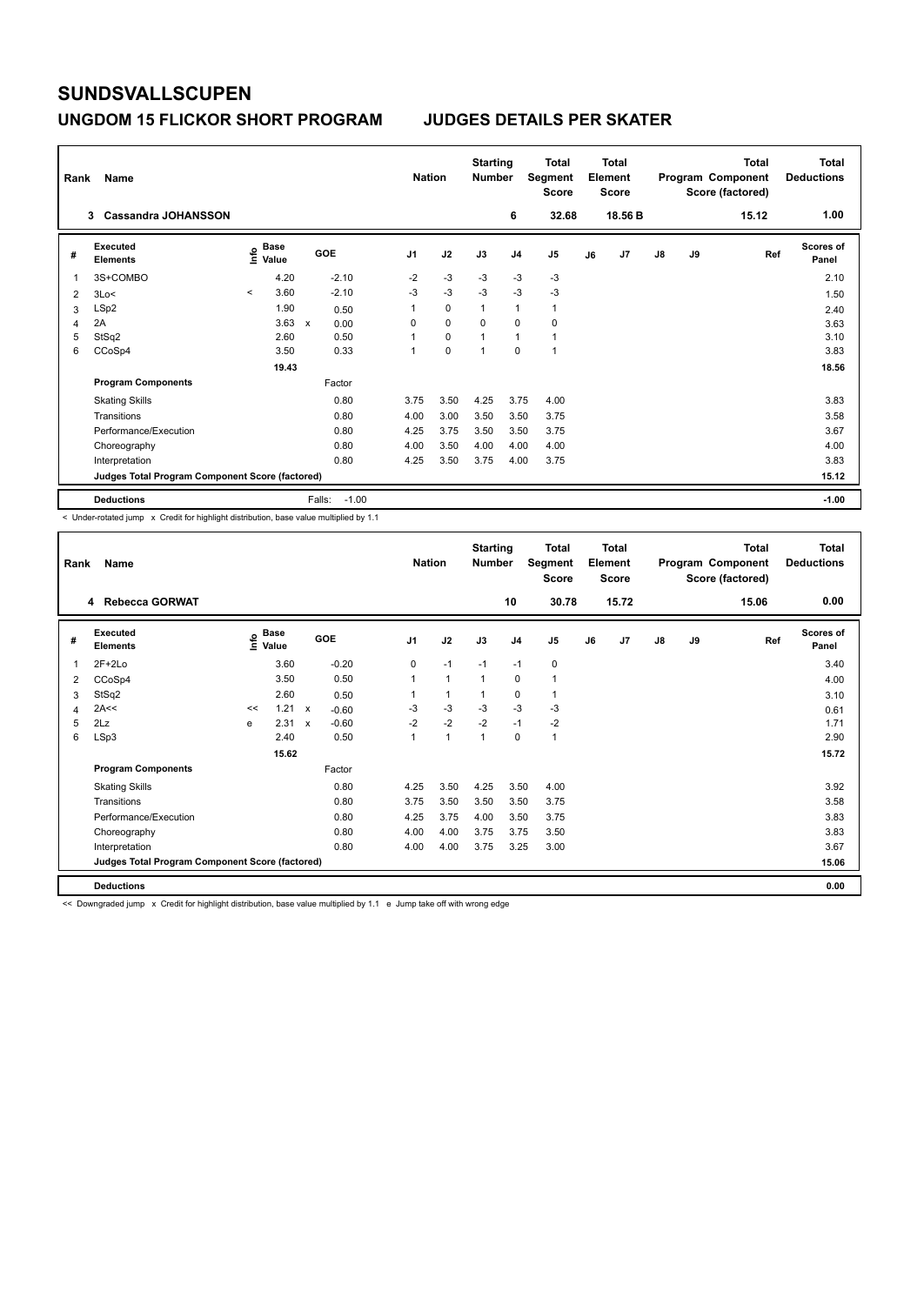### **UNGDOM 15 FLICKOR SHORT PROGRAM JUDGES DETAILS PER SKATER**

| Rank           | Name                                            |      |                      |              |         |      | <b>Nation</b> | <b>Starting</b><br><b>Number</b> |                | <b>Total</b><br>Segment<br><b>Score</b> |    | <b>Total</b><br>Element<br><b>Score</b> |               |    | Total<br>Program Component<br>Score (factored) | <b>Total</b><br><b>Deductions</b> |
|----------------|-------------------------------------------------|------|----------------------|--------------|---------|------|---------------|----------------------------------|----------------|-----------------------------------------|----|-----------------------------------------|---------------|----|------------------------------------------------|-----------------------------------|
|                | <b>Elsa SPENNINGE</b><br>5                      |      |                      |              |         |      |               |                                  | 23             | 30.33                                   |    | 15.39                                   |               |    | 14.94                                          | 0.00                              |
| #              | Executed<br><b>Elements</b>                     | lnfo | <b>Base</b><br>Value |              | GOE     | J1   | J2            | J3                               | J <sub>4</sub> | J <sub>5</sub>                          | J6 | J7                                      | $\mathsf{J}8$ | J9 | Ref                                            | <b>Scores of</b><br>Panel         |
| 1              | 2A<<                                            | <<   | 1.10                 |              | $-0.60$ | $-3$ | $-3$          | $-3$                             | $-3$           | $-3$                                    |    |                                         |               |    |                                                | 0.50                              |
| $\overline{2}$ | 2Lz                                             |      | 2.10                 |              | 0.00    | 0    | $\mathbf 0$   | $\mathbf 0$                      | $\mathbf 0$    | $\pmb{0}$                               |    |                                         |               |    |                                                | 2.10                              |
| 3              | LSp1                                            |      | 1.50                 |              | 0.50    | 0    | $\mathbf{1}$  | 1                                | 1              | $\mathbf{1}$                            |    |                                         |               |    |                                                | 2.00                              |
| 4              | StSq3                                           |      | 3.30                 |              | 0.50    | 1    | $\mathbf{1}$  | $\mathbf{1}$                     | -1             | $\overline{1}$                          |    |                                         |               |    |                                                | 3.80                              |
| 5              | 2Lo+2Lo                                         |      | 3.96                 | $\mathbf{x}$ | $-0.30$ | $-1$ | $-1$          | $-2$                             | $-1$           | $-1$                                    |    |                                         |               |    |                                                | 3.66                              |
| 6              | CCoSp3                                          |      | 3.00                 |              | 0.33    | 0    | 1             | $\mathbf 0$                      | 1              | $\overline{1}$                          |    |                                         |               |    |                                                | 3.33                              |
|                |                                                 |      | 14.96                |              |         |      |               |                                  |                |                                         |    |                                         |               |    |                                                | 15.39                             |
|                | <b>Program Components</b>                       |      |                      |              | Factor  |      |               |                                  |                |                                         |    |                                         |               |    |                                                |                                   |
|                | <b>Skating Skills</b>                           |      |                      |              | 0.80    | 4.00 | 4.00          | 3.75                             | 4.00           | 3.50                                    |    |                                         |               |    |                                                | 3.92                              |
|                | Transitions                                     |      |                      |              | 0.80    | 3.25 | 3.75          | 3.50                             | 3.75           | 3.50                                    |    |                                         |               |    |                                                | 3.58                              |
|                | Performance/Execution                           |      |                      |              | 0.80    | 3.50 | 4.00          | 3.25                             | 4.00           | 3.50                                    |    |                                         |               |    |                                                | 3.67                              |
|                | Choreography                                    |      |                      |              | 0.80    | 3.75 | 4.25          | 3.75                             | 4.00           | 3.50                                    |    |                                         |               |    |                                                | 3.83                              |
|                | Interpretation                                  |      |                      |              | 0.80    | 3.50 | 4.00          | 3.50                             | 4.00           | 3.50                                    |    |                                         |               |    |                                                | 3.67                              |
|                | Judges Total Program Component Score (factored) |      |                      |              |         |      |               |                                  |                |                                         |    |                                         |               |    |                                                | 14.94                             |
|                | <b>Deductions</b>                               |      |                      |              |         |      |               |                                  |                |                                         |    |                                         |               |    |                                                | 0.00                              |

<< Downgraded jump x Credit for highlight distribution, base value multiplied by 1.1

| Rank | Name                                            |    |                                  |              |         |                | <b>Nation</b>  | <b>Starting</b><br><b>Number</b> |                | <b>Total</b><br>Segment<br><b>Score</b> |    | Total<br>Element<br><b>Score</b> |               |    | <b>Total</b><br>Program Component<br>Score (factored) | <b>Total</b><br><b>Deductions</b> |
|------|-------------------------------------------------|----|----------------------------------|--------------|---------|----------------|----------------|----------------------------------|----------------|-----------------------------------------|----|----------------------------------|---------------|----|-------------------------------------------------------|-----------------------------------|
|      | Gemma HÄGG<br>6                                 |    |                                  |              |         |                |                |                                  | 8              | 29.45                                   |    | 15.05                            |               |    | 14.40                                                 | 0.00                              |
| #    | Executed<br><b>Elements</b>                     |    | <b>Base</b><br>e Base<br>E Value | <b>GOE</b>   |         | J <sub>1</sub> | J2             | J3                               | J <sub>4</sub> | J5                                      | J6 | J7                               | $\mathsf{J}8$ | J9 | Ref                                                   | Scores of<br>Panel                |
| 1    | $2Lz+2T$                                        |    | 3.40                             |              | $-0.10$ | $-1$           | $\mathbf 0$    | 0                                | $-1$           | 0                                       |    |                                  |               |    |                                                       | 3.30                              |
| 2    | 2A<<                                            | << | 1.10                             |              | $-0.60$ | $-3$           | $-3$           | $-3$                             | $-3$           | $-3$                                    |    |                                  |               |    |                                                       | 0.50                              |
| 3    | LSp3                                            |    | 2.40                             |              | 1.00    | $\overline{2}$ | $\overline{2}$ | $\overline{2}$                   | $\overline{2}$ | $\overline{\mathbf{c}}$                 |    |                                  |               |    |                                                       | 3.40                              |
| 4    | StSq2                                           |    | 2.60                             |              | $-0.30$ | 0              | $-1$           | $-1$                             | $-2$           | $-1$                                    |    |                                  |               |    |                                                       | 2.30                              |
| 5    | 2Lo                                             |    | 1.98                             | $\mathsf{x}$ | $-0.10$ | $-1$           | $-2$           | $\mathbf 0$                      | 0              | 0                                       |    |                                  |               |    |                                                       | 1.88                              |
| 6    | CCoSp4                                          |    | 3.50                             |              | 0.17    | 0              | $\mathbf{1}$   | $-1$                             | 0              | $\mathbf{1}$                            |    |                                  |               |    |                                                       | 3.67                              |
|      |                                                 |    | 14.98                            |              |         |                |                |                                  |                |                                         |    |                                  |               |    |                                                       | 15.05                             |
|      | <b>Program Components</b>                       |    |                                  |              | Factor  |                |                |                                  |                |                                         |    |                                  |               |    |                                                       |                                   |
|      | <b>Skating Skills</b>                           |    |                                  |              | 0.80    | 3.75           | 3.50           | 3.50                             | 3.25           | 4.00                                    |    |                                  |               |    |                                                       | 3.58                              |
|      | Transitions                                     |    |                                  |              | 0.80    | 4.00           | 3.25           | 3.25                             | 3.25           | 3.50                                    |    |                                  |               |    |                                                       | 3.33                              |
|      | Performance/Execution                           |    |                                  |              | 0.80    | 3.75           | 3.75           | 3.25                             | 3.50           | 3.75                                    |    |                                  |               |    |                                                       | 3.67                              |
|      | Choreography                                    |    |                                  |              | 0.80    | 4.00           | 4.00           | 3.00                             | 3.75           | 4.00                                    |    |                                  |               |    |                                                       | 3.92                              |
|      | Interpretation                                  |    |                                  |              | 0.80    | 4.50           | 3.75           | 3.00                             | 3.50           | 3.25                                    |    |                                  |               |    |                                                       | 3.50                              |
|      | Judges Total Program Component Score (factored) |    |                                  |              |         |                |                |                                  |                |                                         |    |                                  |               |    |                                                       | 14.40                             |
|      | <b>Deductions</b>                               |    |                                  |              |         |                |                |                                  |                |                                         |    |                                  |               |    |                                                       | 0.00                              |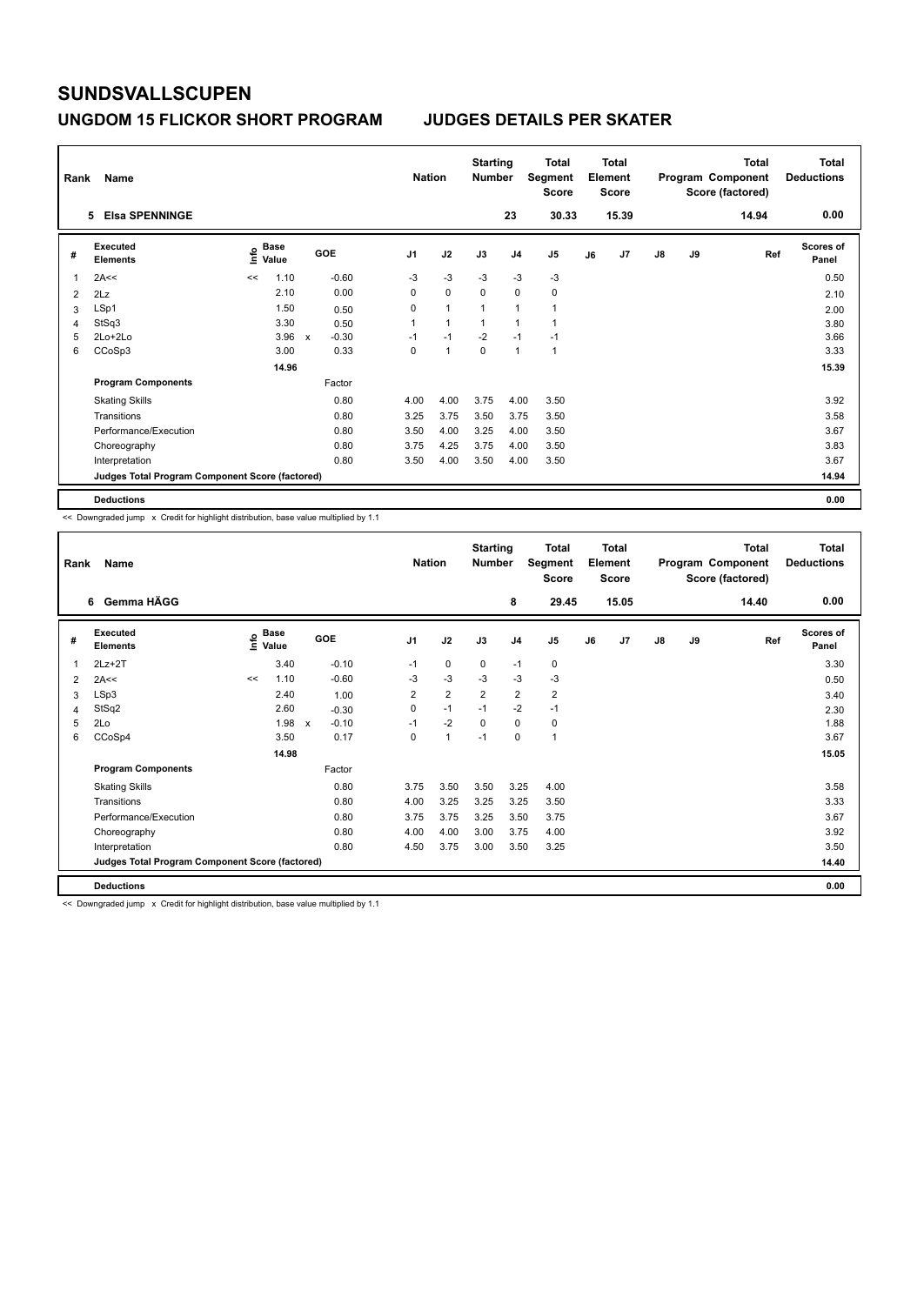## **UNGDOM 15 FLICKOR SHORT PROGRAM JUDGES DETAILS PER SKATER**

| Rank | Name<br><b>Klara ARELL</b><br>7                 |    |                                  |                           |         | <b>Nation</b>  |              | <b>Starting</b><br><b>Number</b> | 5              | <b>Total</b><br>Segment<br><b>Score</b><br>29.43 |    | Total<br>Element<br><b>Score</b><br>16.49 |               |           | <b>Total</b><br>Program Component<br>Score (factored)<br>13.94 | Total<br><b>Deductions</b><br>1.00 |
|------|-------------------------------------------------|----|----------------------------------|---------------------------|---------|----------------|--------------|----------------------------------|----------------|--------------------------------------------------|----|-------------------------------------------|---------------|-----------|----------------------------------------------------------------|------------------------------------|
|      |                                                 |    |                                  |                           |         |                |              |                                  |                |                                                  |    |                                           |               |           |                                                                |                                    |
| #    | <b>Executed</b><br><b>Elements</b>              |    | <b>Base</b><br>e Base<br>⊆ Value |                           | GOE     | J <sub>1</sub> | J2           | J3                               | J <sub>4</sub> | J <sub>5</sub>                                   | J6 | J7                                        | $\mathsf{J}8$ | <b>J9</b> | Ref                                                            | Scores of<br>Panel                 |
| 1    | $2Lz+2Lo$                                       |    | 3.90                             |                           | 0.00    | 0              | $\mathbf 0$  | $\mathbf 0$                      | $\mathbf 0$    | $\pmb{0}$                                        |    |                                           |               |           |                                                                | 3.90                               |
| 2    | LSp3                                            |    | 2.40                             |                           | 0.50    | 1              | $\mathbf{1}$ | 1                                | $\overline{1}$ | $\mathbf{1}$                                     |    |                                           |               |           |                                                                | 2.90                               |
| 3    | StSq3                                           |    | 3.30                             |                           | 0.17    | 0              | $\Omega$     | 1                                | $\Omega$       | $\mathbf{1}$                                     |    |                                           |               |           |                                                                | 3.47                               |
| 4    | 2F                                              |    | 1.98                             | $\mathsf{x}$              | $-0.20$ | $-1$           | $-1$         | 0                                | $-1$           | $\mathbf 0$                                      |    |                                           |               |           |                                                                | 1.78                               |
| 5    | CCoSp4                                          |    | 3.50                             |                           | 0.33    | 1              | $\mathbf 0$  | 1                                | $\mathbf 0$    | $\mathbf{1}$                                     |    |                                           |               |           |                                                                | 3.83                               |
| 6    | 2A<<                                            | << | 1.21                             | $\boldsymbol{\mathsf{x}}$ | $-0.60$ | $-3$           | $-3$         | $-3$                             | $-3$           | $-3$                                             |    |                                           |               |           |                                                                | 0.61                               |
|      |                                                 |    | 16.29                            |                           |         |                |              |                                  |                |                                                  |    |                                           |               |           |                                                                | 16.49                              |
|      | <b>Program Components</b>                       |    |                                  |                           | Factor  |                |              |                                  |                |                                                  |    |                                           |               |           |                                                                |                                    |
|      | <b>Skating Skills</b>                           |    |                                  |                           | 0.80    | 3.50           | 3.50         | 4.00                             | 3.50           | 3.50                                             |    |                                           |               |           |                                                                | 3.50                               |
|      | Transitions                                     |    |                                  |                           | 0.80    | 3.50           | 3.00         | 3.50                             | 2.75           | 3.25                                             |    |                                           |               |           |                                                                | 3.25                               |
|      | Performance/Execution                           |    |                                  |                           | 0.80    | 4.00           | 3.75         | 3.50                             | 3.50           | 3.75                                             |    |                                           |               |           |                                                                | 3.67                               |
|      | Choreography                                    |    |                                  |                           | 0.80    | 3.50           | 3.50         | 3.25                             | 3.25           | 3.75                                             |    |                                           |               |           |                                                                | 3.42                               |
|      | Interpretation                                  |    |                                  |                           | 0.80    | 4.00           | 3.50         | 3.50                             | 3.00           | 3.75                                             |    |                                           |               |           |                                                                | 3.58                               |
|      | Judges Total Program Component Score (factored) |    |                                  |                           |         |                |              |                                  |                |                                                  |    |                                           |               |           |                                                                | 13.94                              |
|      | <b>Deductions</b>                               |    |                                  | Falls:                    | $-1.00$ |                |              |                                  |                |                                                  |    |                                           |               |           |                                                                | $-1.00$                            |

<< Downgraded jump x Credit for highlight distribution, base value multiplied by 1.1

| Rank | Name                                            |                            |                   | <b>Nation</b>  |                | <b>Starting</b><br>Number |                | <b>Total</b><br>Segment<br>Score |    | Total<br>Element<br><b>Score</b> |               |    | <b>Total</b><br>Program Component<br>Score (factored) | <b>Total</b><br><b>Deductions</b> |
|------|-------------------------------------------------|----------------------------|-------------------|----------------|----------------|---------------------------|----------------|----------------------------------|----|----------------------------------|---------------|----|-------------------------------------------------------|-----------------------------------|
|      | <b>Stina FREDRIKSSON</b><br>8                   |                            |                   |                |                |                           | 1              | 29.17                            |    | 15.97                            |               |    | 14.20                                                 | 1.00                              |
| #    | Executed<br><b>Elements</b>                     | <b>Base</b><br>١ų<br>Value | GOE               | J <sub>1</sub> | J2             | J3                        | J <sub>4</sub> | J5                               | J6 | J <sub>7</sub>                   | $\mathsf{J}8$ | J9 | Ref                                                   | <b>Scores of</b><br>Panel         |
| 1    | 2A                                              | 3.30                       | $-1.50$           | $-3$           | $-3$           | $-3$                      | $-3$           | $-3$                             |    |                                  |               |    |                                                       | 1.80                              |
| 2    | 2F                                              | 1.80                       | $-0.10$           | $-2$           | $\mathbf 0$    | $-1$                      | 0              | 0                                |    |                                  |               |    |                                                       | 1.70                              |
| 3    | CCoSp4                                          | 3.50                       | 0.00              | $-1$           | 0              | 0                         | 0              | 0                                |    |                                  |               |    |                                                       | 3.50                              |
| 4    | $2Lz+2T$                                        | 3.74 x                     | 0.00              | $\Omega$       | $\mathbf 0$    | $\Omega$                  | $\mathbf 0$    | 0                                |    |                                  |               |    |                                                       | 3.74                              |
| 5    | LSp3                                            | 2.40                       | $-0.10$           | $-1$           | 0              |                           | $-1$           | 0                                |    |                                  |               |    |                                                       | 2.30                              |
| 6    | StSq2                                           | 2.60                       | 0.33              | 0              | $\overline{ }$ | -4                        | 1              | 0                                |    |                                  |               |    |                                                       | 2.93                              |
|      |                                                 | 17.34                      |                   |                |                |                           |                |                                  |    |                                  |               |    |                                                       | 15.97                             |
|      | <b>Program Components</b>                       |                            | Factor            |                |                |                           |                |                                  |    |                                  |               |    |                                                       |                                   |
|      | <b>Skating Skills</b>                           |                            | 0.80              | 3.50           | 3.75           | 3.75                      | 3.50           | 3.50                             |    |                                  |               |    |                                                       | 3.58                              |
|      | Transitions                                     |                            | 0.80              | 3.50           | 3.25           | 3.00                      | 3.50           | 3.25                             |    |                                  |               |    |                                                       | 3.33                              |
|      | Performance/Execution                           |                            | 0.80              | 3.75           | 3.75           | 3.50                      | 3.75           | 3.50                             |    |                                  |               |    |                                                       | 3.67                              |
|      | Choreography                                    |                            | 0.80              | 3.75           | 3.75           | 3.50                      | 3.75           | 3.75                             |    |                                  |               |    |                                                       | 3.75                              |
|      | Interpretation                                  |                            | 0.80              | 3.25           | 3.50           | 3.50                      | 3.75           | 3.25                             |    |                                  |               |    |                                                       | 3.42                              |
|      | Judges Total Program Component Score (factored) |                            |                   |                |                |                           |                |                                  |    |                                  |               |    |                                                       | 14.20                             |
|      | <b>Deductions</b>                               |                            | $-1.00$<br>Falls: |                |                |                           |                |                                  |    |                                  |               |    |                                                       | $-1.00$                           |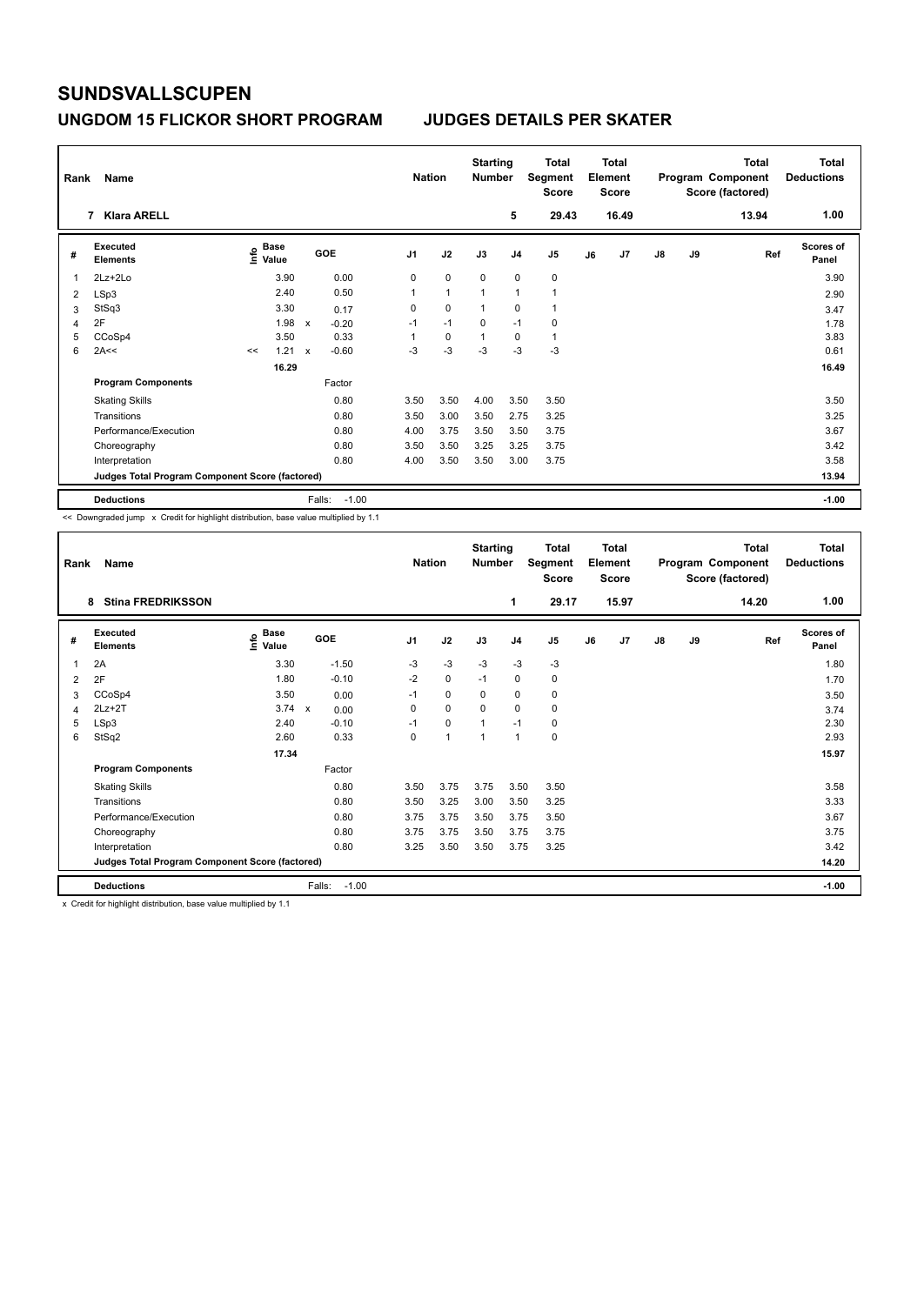### **UNGDOM 15 FLICKOR SHORT PROGRAM JUDGES DETAILS PER SKATER**

| Rank | Name                                            |                              |       |              |            |                | <b>Nation</b> | <b>Starting</b><br><b>Number</b> |                | Total<br>Segment<br><b>Score</b> |    | <b>Total</b><br>Element<br><b>Score</b> |               |    | <b>Total</b><br>Program Component<br>Score (factored) | <b>Total</b><br><b>Deductions</b> |
|------|-------------------------------------------------|------------------------------|-------|--------------|------------|----------------|---------------|----------------------------------|----------------|----------------------------------|----|-----------------------------------------|---------------|----|-------------------------------------------------------|-----------------------------------|
|      | <b>Emma HANSSON</b><br>9                        |                              |       |              |            |                |               |                                  | 12             | 28.59                            |    | 14.39                                   |               |    | 14.20                                                 | 0.00                              |
| #    | <b>Executed</b><br><b>Elements</b>              | <b>Base</b><br>lnfo<br>Value |       |              | <b>GOE</b> | J <sub>1</sub> | J2            | J3                               | J <sub>4</sub> | J5                               | J6 | J7                                      | $\mathsf{J}8$ | J9 | Ref                                                   | <b>Scores of</b><br>Panel         |
| 1    | 2A<<                                            | <<                           | 1.10  |              | $-0.60$    | $-3$           | $-3$          | $-3$                             | $-2$           | $-3$                             |    |                                         |               |    |                                                       | 0.50                              |
| 2    | 2F                                              |                              | 1.80  |              | 0.20       | $\mathbf{1}$   | $\mathbf 0$   | $\overline{1}$                   | $\overline{1}$ | $\mathbf 0$                      |    |                                         |               |    |                                                       | 2.00                              |
| 3    | CCoSp4                                          |                              | 3.50  |              | 0.33       | 1              | $\mathbf 0$   | $\overline{1}$                   | 0              | $\mathbf{1}$                     |    |                                         |               |    |                                                       | 3.83                              |
| 4    | 2Lo+2Lo                                         |                              | 3.96  | $\mathsf{x}$ | $-0.30$    | $-1$           | $-1$          | $-1$                             | $-1$           | $-1$                             |    |                                         |               |    |                                                       | 3.66                              |
| 5    | LSp2                                            |                              | 1.90  |              | $-0.10$    | 0              | $-1$          | $\Omega$                         | $\mathbf 0$    | $-1$                             |    |                                         |               |    |                                                       | 1.80                              |
| 6    | StSq2                                           |                              | 2.60  |              | 0.00       | 0              | 0             | $\overline{1}$                   | 0              | 0                                |    |                                         |               |    |                                                       | 2.60                              |
|      |                                                 |                              | 14.86 |              |            |                |               |                                  |                |                                  |    |                                         |               |    |                                                       | 14.39                             |
|      | <b>Program Components</b>                       |                              |       |              | Factor     |                |               |                                  |                |                                  |    |                                         |               |    |                                                       |                                   |
|      | <b>Skating Skills</b>                           |                              |       |              | 0.80       | 4.00           | 3.25          | 4.00                             | 3.50           | 3.50                             |    |                                         |               |    |                                                       | 3.67                              |
|      | Transitions                                     |                              |       |              | 0.80       | 3.75           | 3.00          | 3.50                             | 3.50           | 3.00                             |    |                                         |               |    |                                                       | 3.33                              |
|      | Performance/Execution                           |                              |       |              | 0.80       | 4.00           | 3.50          | 3.50                             | 4.00           | 3.50                             |    |                                         |               |    |                                                       | 3.67                              |
|      | Choreography                                    |                              |       |              | 0.80       | 3.75           | 3.50          | 3.25                             | 3.75           | 3.50                             |    |                                         |               |    |                                                       | 3.58                              |
|      | Interpretation                                  |                              |       |              | 0.80       | 3.50           | 3.25          | 3.75                             | 4.00           | 3.00                             |    |                                         |               |    |                                                       | 3.50                              |
|      | Judges Total Program Component Score (factored) |                              |       |              |            |                |               |                                  |                |                                  |    |                                         |               |    |                                                       | 14.20                             |
|      | <b>Deductions</b>                               |                              |       |              |            |                |               |                                  |                |                                  |    |                                         |               |    |                                                       | 0.00                              |

<< Downgraded jump x Credit for highlight distribution, base value multiplied by 1.1

| Rank | Name                                            |                                         |                      | <b>Nation</b>  |             | <b>Starting</b><br><b>Number</b> |                | <b>Total</b><br>Segment<br><b>Score</b> |    | <b>Total</b><br>Element<br><b>Score</b> |               |    | <b>Total</b><br>Program Component<br>Score (factored) | <b>Total</b><br><b>Deductions</b> |
|------|-------------------------------------------------|-----------------------------------------|----------------------|----------------|-------------|----------------------------------|----------------|-----------------------------------------|----|-----------------------------------------|---------------|----|-------------------------------------------------------|-----------------------------------|
| 10   | Ildi ADOK                                       |                                         |                      |                |             |                                  | 16             | 28.26                                   |    | 15.78                                   |               |    | 13.48                                                 | 1.00                              |
| #    | Executed<br><b>Elements</b>                     | $\mathbf{e}$ Base<br>$\mathbf{E}$ Value | GOE                  | J <sub>1</sub> | J2          | J3                               | J <sub>4</sub> | J5                                      | J6 | J7                                      | $\mathsf{J}8$ | J9 | Ref                                                   | <b>Scores of</b><br>Panel         |
| 1    | 2A                                              | 3.30                                    | $-1.50$              | $-3$           | $-3$        | $-3$                             | $-3$           | $-3$                                    |    |                                         |               |    |                                                       | 1.80                              |
| 2    | $2F+2Lo$                                        | 3.60                                    | 0.00                 | 0              | $\mathbf 0$ | $-1$                             | 0              | 0                                       |    |                                         |               |    |                                                       | 3.60                              |
| 3    | LSp2                                            | 1.90                                    | $-0.10$              | $-1$           | $-1$        | 0                                | 0              | 0                                       |    |                                         |               |    |                                                       | 1.80                              |
| 4    | StSq2                                           | 2.60                                    | 0.17                 |                | 0           | 0                                | $\mathbf 0$    | 1                                       |    |                                         |               |    |                                                       | 2.77                              |
| 5    | CCoSp4                                          | 3.50                                    | 0.00                 | $\Omega$       | $\mathbf 0$ | $\Omega$                         | $\mathbf 0$    | 0                                       |    |                                         |               |    |                                                       | 3.50                              |
| 6    | 2Lz                                             | 2.31                                    | 0.00<br>$\mathsf{x}$ |                | $\pmb{0}$   | $\mathbf 0$                      | 0              | 0                                       |    |                                         |               |    |                                                       | 2.31                              |
|      |                                                 | 17.21                                   |                      |                |             |                                  |                |                                         |    |                                         |               |    |                                                       | 15.78                             |
|      | <b>Program Components</b>                       |                                         | Factor               |                |             |                                  |                |                                         |    |                                         |               |    |                                                       |                                   |
|      | <b>Skating Skills</b>                           |                                         | 0.80                 | 4.00           | 3.50        | 3.25                             | 3.50           | 3.50                                    |    |                                         |               |    |                                                       | 3.50                              |
|      | Transitions                                     |                                         | 0.80                 | 3.00           | 3.25        | 2.75                             | 3.25           | 3.50                                    |    |                                         |               |    |                                                       | 3.17                              |
|      | Performance/Execution                           |                                         | 0.80                 | 3.50           | 3.50        | 3.00                             | 3.50           | 3.75                                    |    |                                         |               |    |                                                       | 3.50                              |
|      | Choreography                                    |                                         | 0.80                 | 3.25           | 3.50        | 3.50                             | 3.50           | 3.25                                    |    |                                         |               |    |                                                       | 3.42                              |
|      | Interpretation                                  |                                         | 0.80                 | 3.75           | 3.25        | 3.25                             | 3.25           | 3.00                                    |    |                                         |               |    |                                                       | 3.25                              |
|      | Judges Total Program Component Score (factored) |                                         |                      |                |             |                                  |                |                                         |    |                                         |               |    |                                                       | 13.48                             |
|      | <b>Deductions</b>                               |                                         | $-1.00$<br>Falls:    |                |             |                                  |                |                                         |    |                                         |               |    |                                                       | $-1.00$                           |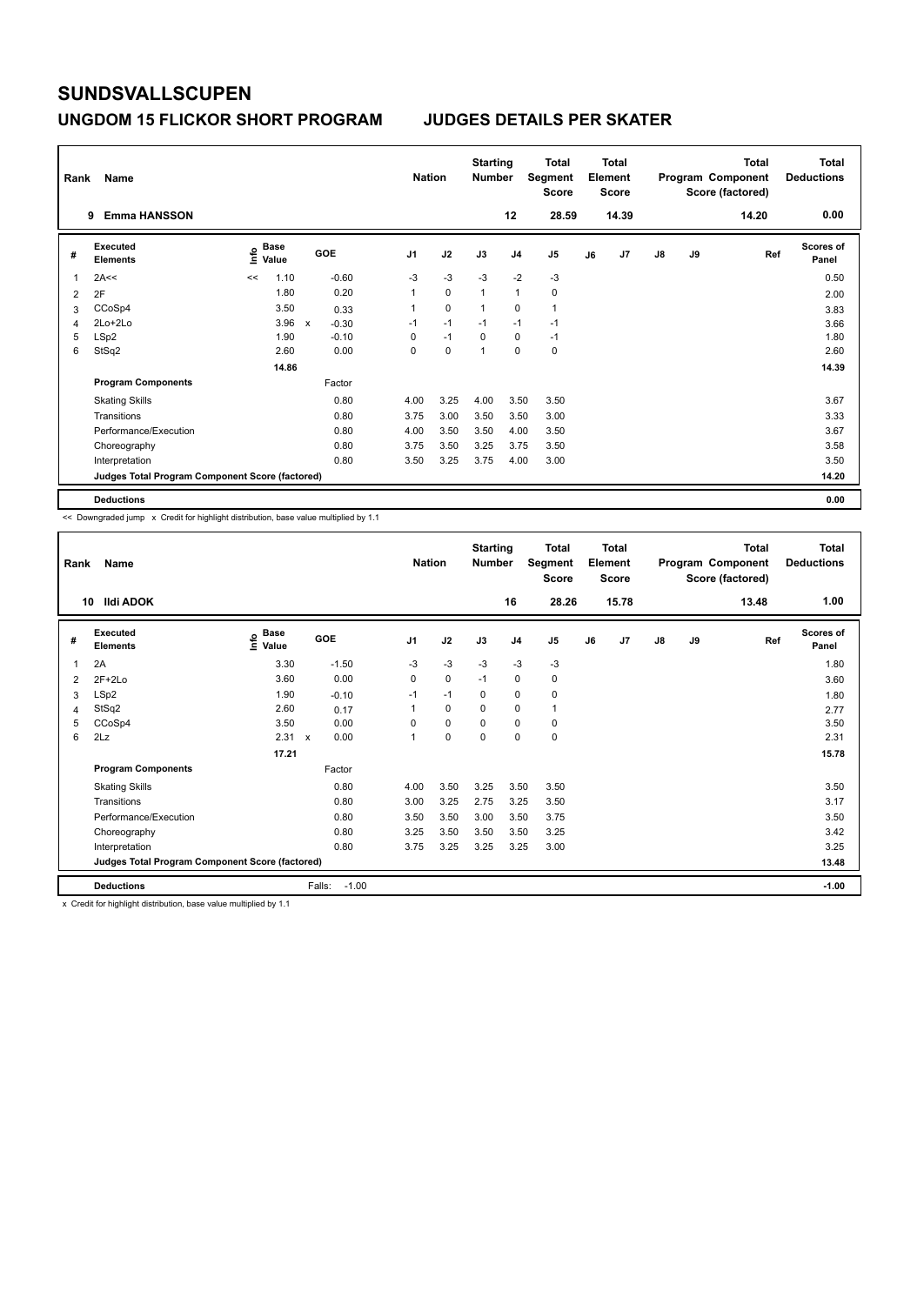### **UNGDOM 15 FLICKOR SHORT PROGRAM JUDGES DETAILS PER SKATER**

| Rank | Name                                            |    |                      |         | <b>Nation</b>  |                | <b>Starting</b><br><b>Number</b> |                | <b>Total</b><br>Segment<br><b>Score</b> |    | <b>Total</b><br>Element<br><b>Score</b> |               |    | Total<br>Program Component<br>Score (factored) | Total<br><b>Deductions</b> |
|------|-------------------------------------------------|----|----------------------|---------|----------------|----------------|----------------------------------|----------------|-----------------------------------------|----|-----------------------------------------|---------------|----|------------------------------------------------|----------------------------|
| 11   | <b>Frida SANDGREN</b>                           |    |                      |         |                |                |                                  | 21             | 27.95                                   |    | 13.67                                   |               |    | 14.28                                          | 0.00                       |
| #    | Executed<br><b>Elements</b>                     | ۴  | <b>Base</b><br>Value | GOE     | J <sub>1</sub> | J2             | J3                               | J <sub>4</sub> | J5                                      | J6 | J7                                      | $\mathsf{J}8$ | J9 | Ref                                            | <b>Scores of</b><br>Panel  |
| 1    | $2Lz+2T$                                        | e  | 3.40                 | $-0.50$ | $-2$           | $-2$           | $-2$                             | $\mathbf 0$    | $-1$                                    |    |                                         |               |    |                                                | 2.90                       |
| 2    | 2F                                              |    | 1.80                 | 0.30    | 1              | $\mathbf 0$    | $\overline{1}$                   | $\overline{2}$ | $\mathbf{1}$                            |    |                                         |               |    |                                                | 2.10                       |
| 3    | 2A<<                                            | << | 1.10                 | $-0.60$ | -3             | $-3$           | -3                               | $-3$           | $-3$                                    |    |                                         |               |    |                                                | 0.50                       |
| 4    | CCoSp4                                          |    | 3.50                 | 0.50    | 1              | $\overline{1}$ | $\overline{1}$                   | $\overline{1}$ | 1                                       |    |                                         |               |    |                                                | 4.00                       |
| 5    | StSq2                                           |    | 2.60                 | 0.17    | 0              | $\mathbf 0$    | $\overline{1}$                   | $\mathbf{1}$   | 0                                       |    |                                         |               |    |                                                | 2.77                       |
| 6    | LSp1                                            |    | 1.50                 | $-0.10$ | 0              | $-1$           | $\mathbf 0$                      | $\mathbf 0$    | $-1$                                    |    |                                         |               |    |                                                | 1.40                       |
|      |                                                 |    | 13.90                |         |                |                |                                  |                |                                         |    |                                         |               |    |                                                | 13.67                      |
|      | <b>Program Components</b>                       |    |                      | Factor  |                |                |                                  |                |                                         |    |                                         |               |    |                                                |                            |
|      | <b>Skating Skills</b>                           |    |                      | 0.80    | 3.50           | 3.50           | 3.75                             | 3.50           | 4.00                                    |    |                                         |               |    |                                                | 3.58                       |
|      | Transitions                                     |    |                      | 0.80    | 3.75           | 3.25           | 3.25                             | 3.25           | 3.75                                    |    |                                         |               |    |                                                | 3.42                       |
|      | Performance/Execution                           |    |                      | 0.80    | 4.00           | 3.75           | 3.25                             | 3.50           | 3.75                                    |    |                                         |               |    |                                                | 3.67                       |
|      | Choreography                                    |    |                      | 0.80    | 3.75           | 3.75           | 3.00                             | 3.50           | 3.75                                    |    |                                         |               |    |                                                | 3.67                       |
|      | Interpretation                                  |    |                      | 0.80    | 4.00           | 3.50           | 3.25                             | 3.50           | 3.50                                    |    |                                         |               |    |                                                | 3.50                       |
|      | Judges Total Program Component Score (factored) |    |                      |         |                |                |                                  |                |                                         |    |                                         |               |    |                                                | 14.28                      |
|      | <b>Deductions</b>                               |    |                      |         |                |                |                                  |                |                                         |    |                                         |               |    |                                                | 0.00                       |

<< Downgraded jump e Jump take off with wrong edge

| Rank           | Name                                            |     |                      |                   | <b>Nation</b>  |      | <b>Starting</b><br><b>Number</b> |                | <b>Total</b><br>Segment<br><b>Score</b> |    | <b>Total</b><br>Element<br><b>Score</b> |               |    | Total<br>Program Component<br>Score (factored) | <b>Total</b><br><b>Deductions</b> |
|----------------|-------------------------------------------------|-----|----------------------|-------------------|----------------|------|----------------------------------|----------------|-----------------------------------------|----|-----------------------------------------|---------------|----|------------------------------------------------|-----------------------------------|
| 12             | <b>Ella WADERUP</b>                             |     |                      |                   |                |      |                                  | 17             | 27.09                                   |    | 13.55                                   |               |    | 14.54                                          | 1.00                              |
| #              | Executed<br><b>Elements</b>                     | ١m٥ | <b>Base</b><br>Value | GOE               | J <sub>1</sub> | J2   | J3                               | J <sub>4</sub> | J <sub>5</sub>                          | J6 | J7                                      | $\mathsf{J}8$ | J9 | Ref                                            | Scores of<br>Panel                |
| 1              | $2Lz+2T$                                        |     | 3.40                 | 0.10              | 1              | 0    | 0                                | 1              | 0                                       |    |                                         |               |    |                                                | 3.50                              |
| $\overline{2}$ | 2A<<                                            | <<  | 1.10                 | $-0.60$           | $-3$           | $-3$ | $-3$                             | $-3$           | $-3$                                    |    |                                         |               |    |                                                | 0.50                              |
| 3              | CCoSp4                                          |     | 3.50                 | 0.33              | 1              | 0    | $\mathbf{1}$                     | 0              | 2                                       |    |                                         |               |    |                                                | 3.83                              |
| 4              | 1F                                              |     | 0.55 x               | $-0.30$           | $-3$           | $-3$ | $-3$                             | $-3$           | $-3$                                    |    |                                         |               |    |                                                | 0.25                              |
| 5              | StSq3                                           |     | 3.30                 | $-0.23$           | $-1$           | 0    | $-1$                             | $\mathbf 0$    | $\mathbf{1}$                            |    |                                         |               |    |                                                | 3.07                              |
| 6              | LSp2                                            |     | 1.90                 | 0.50              | 1              | 1    | 1                                | 1              | 1                                       |    |                                         |               |    |                                                | 2.40                              |
|                |                                                 |     | 13.75                |                   |                |      |                                  |                |                                         |    |                                         |               |    |                                                | 13.55                             |
|                | <b>Program Components</b>                       |     |                      | Factor            |                |      |                                  |                |                                         |    |                                         |               |    |                                                |                                   |
|                | <b>Skating Skills</b>                           |     |                      | 0.80              | 3.50           | 4.00 | 3.50                             | 3.75           | 4.00                                    |    |                                         |               |    |                                                | 3.75                              |
|                | Transitions                                     |     |                      | 0.80              | 3.50           | 3.50 | 3.00                             | 3.50           | 4.25                                    |    |                                         |               |    |                                                | 3.50                              |
|                | Performance/Execution                           |     |                      | 0.80              | 3.75           | 3.50 | 3.25                             | 3.50           | 4.00                                    |    |                                         |               |    |                                                | 3.58                              |
|                | Choreography                                    |     |                      | 0.80              | 3.50           | 3.75 | 3.00                             | 3.75           | 4.25                                    |    |                                         |               |    |                                                | 3.67                              |
|                | Interpretation                                  |     |                      | 0.80              | 3.75           | 3.75 | 3.25                             | 3.50           | 4.00                                    |    |                                         |               |    |                                                | 3.67                              |
|                | Judges Total Program Component Score (factored) |     |                      |                   |                |      |                                  |                |                                         |    |                                         |               |    |                                                | 14.54                             |
|                | <b>Deductions</b>                               |     |                      | $-1.00$<br>Falls: |                |      |                                  |                |                                         |    |                                         |               |    |                                                | $-1.00$                           |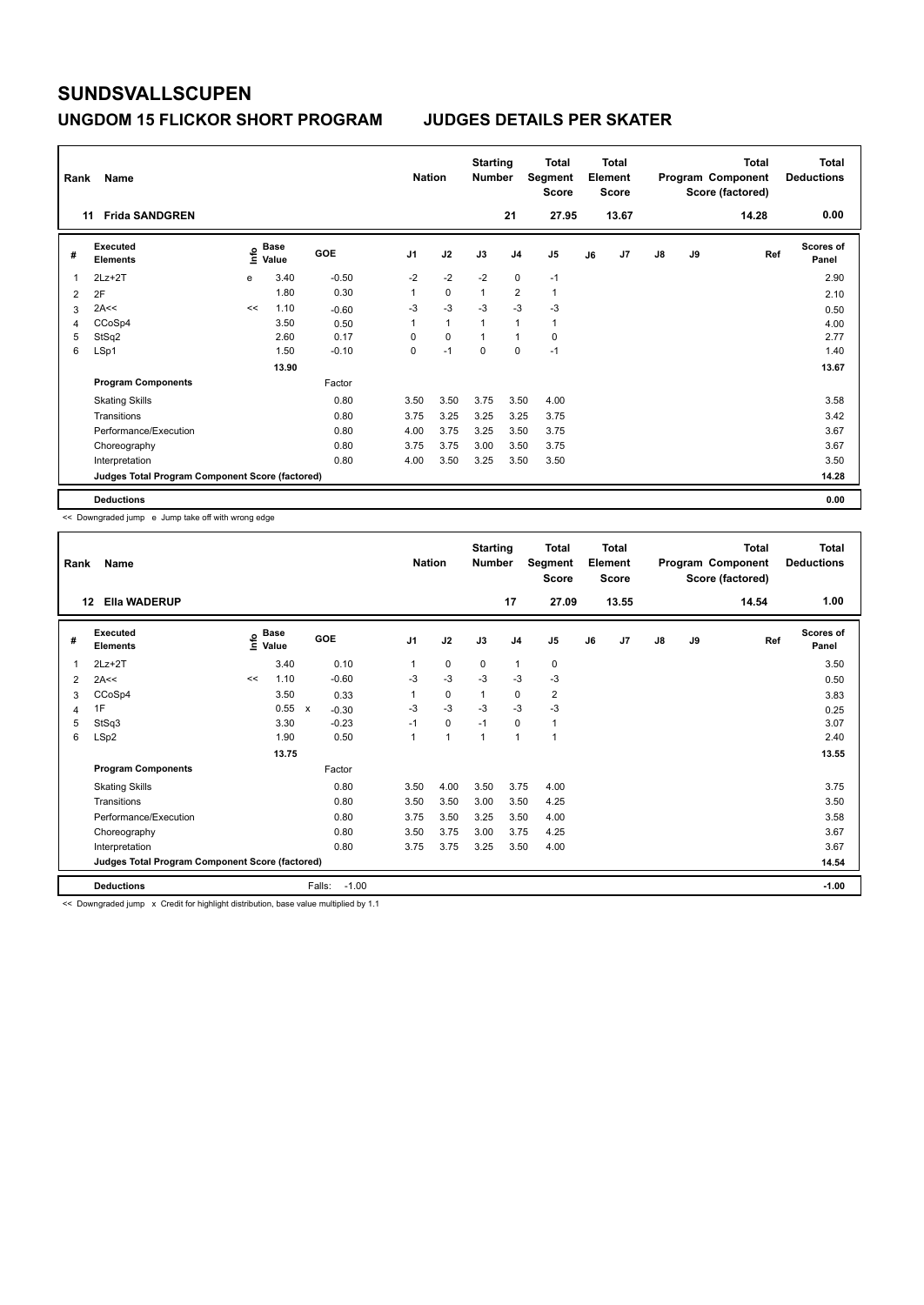### **UNGDOM 15 FLICKOR SHORT PROGRAM JUDGES DETAILS PER SKATER**

| Rank | Name                                            |    |                                  |             |            |                | <b>Nation</b>  |                | <b>Starting</b><br><b>Number</b> |                | <b>Total</b><br>Segment<br><b>Score</b> |    | <b>Total</b><br>Element<br><b>Score</b> |               |    | <b>Total</b><br>Program Component<br>Score (factored) | <b>Total</b><br><b>Deductions</b> |
|------|-------------------------------------------------|----|----------------------------------|-------------|------------|----------------|----------------|----------------|----------------------------------|----------------|-----------------------------------------|----|-----------------------------------------|---------------|----|-------------------------------------------------------|-----------------------------------|
|      | <b>Tilde FREIHOLTZ</b><br>13                    |    |                                  |             |            |                |                |                |                                  | 15             | 26.81                                   |    | 14.35                                   |               |    | 12.46                                                 | 0.00                              |
| #    | <b>Executed</b><br><b>Elements</b>              |    | <b>Base</b><br>e Base<br>⊆ Value |             | <b>GOE</b> | J <sub>1</sub> |                | J2             | J3                               | J <sub>4</sub> | J5                                      | J6 | J7                                      | $\mathsf{J}8$ | J9 | Ref                                                   | <b>Scores of</b><br>Panel         |
|      | 2F                                              |    | 1.80                             |             | 0.30       |                | $\overline{2}$ | $\overline{1}$ | 1                                | $\overline{1}$ | $\mathbf{1}$                            |    |                                         |               |    |                                                       | 2.10                              |
| 2    | StSq2                                           |    | 2.60                             |             | $-0.40$    |                | $-2$           | $-1$           | $-1$                             | -2             | 0                                       |    |                                         |               |    |                                                       | 2.20                              |
| 3    | LSp2                                            |    | 1.90                             |             | 0.00       |                | 0              | $\mathbf 0$    | 0                                | $\mathbf 0$    | $\pmb{0}$                               |    |                                         |               |    |                                                       | 1.90                              |
| 4    | $2Lz + 2T$                                      |    | 3.74                             | $\mathbf x$ | 0.30       | 1              |                | 0              | $\overline{1}$                   | 1              | $\mathbf{1}$                            |    |                                         |               |    |                                                       | 4.04                              |
| 5    | 2A<<                                            | << | 1.21                             | $\mathbf x$ | $-0.60$    |                | $-3$           | $-3$           | $-3$                             | $-3$           | $-3$                                    |    |                                         |               |    |                                                       | 0.61                              |
| 6    | CCoSp4                                          |    | 3.50                             |             | 0.00       |                | 0              | $\Omega$       | $\Omega$                         | $\mathbf 0$    | $\mathbf 0$                             |    |                                         |               |    |                                                       | 3.50                              |
|      |                                                 |    | 14.75                            |             |            |                |                |                |                                  |                |                                         |    |                                         |               |    |                                                       | 14.35                             |
|      | <b>Program Components</b>                       |    |                                  |             | Factor     |                |                |                |                                  |                |                                         |    |                                         |               |    |                                                       |                                   |
|      | <b>Skating Skills</b>                           |    |                                  |             | 0.80       |                | 3.00           | 3.50           | 3.50                             | 3.00           | 3.75                                    |    |                                         |               |    |                                                       | 3.33                              |
|      | Transitions                                     |    |                                  |             | 0.80       |                | 2.50           | 3.25           | 3.00                             | 2.75           | 3.25                                    |    |                                         |               |    |                                                       | 3.00                              |
|      | Performance/Execution                           |    |                                  |             | 0.80       |                | 2.75           | 3.50           | 3.25                             | 3.25           | 3.50                                    |    |                                         |               |    |                                                       | 3.33                              |
|      | Choreography                                    |    |                                  |             | 0.80       |                | 2.75           | 3.25           | 2.75                             | 3.00           | 3.50                                    |    |                                         |               |    |                                                       | 3.00                              |
|      | Interpretation                                  |    |                                  |             | 0.80       |                | 2.00           | 3.00           | 3.00                             | 2.75           | 3.00                                    |    |                                         |               |    |                                                       | 2.92                              |
|      | Judges Total Program Component Score (factored) |    |                                  |             |            |                |                |                |                                  |                |                                         |    |                                         |               |    |                                                       | 12.46                             |
|      | <b>Deductions</b>                               |    |                                  |             |            |                |                |                |                                  |                |                                         |    |                                         |               |    |                                                       | 0.00                              |

<< Downgraded jump x Credit for highlight distribution, base value multiplied by 1.1

| Rank           | Name                                            |    |                                  |                           |         |                | <b>Nation</b> |             | <b>Starting</b><br><b>Number</b> |                | <b>Total</b><br>Segment<br>Score |    | Total<br>Element<br><b>Score</b> |               |    | <b>Total</b><br>Program Component<br>Score (factored) | <b>Total</b><br><b>Deductions</b> |
|----------------|-------------------------------------------------|----|----------------------------------|---------------------------|---------|----------------|---------------|-------------|----------------------------------|----------------|----------------------------------|----|----------------------------------|---------------|----|-------------------------------------------------------|-----------------------------------|
|                | Kajsa KOSKINEN<br>14                            |    |                                  |                           |         |                |               |             |                                  | 13             | 26.31                            |    | 13.51                            |               |    | 12.80                                                 | 0.00                              |
| #              | Executed<br><b>Elements</b>                     |    | <b>Base</b><br>e Base<br>E Value | <b>GOE</b>                |         | J <sub>1</sub> |               | J2          | J3                               | J <sub>4</sub> | J5                               | J6 | J7                               | $\mathsf{J}8$ | J9 | Ref                                                   | Scores of<br>Panel                |
| 1              | $2Lz+2T$                                        |    | 3.40                             |                           | $-0.20$ |                | $-2$          | $-1$        | $-1$                             | $\mathbf 0$    | 0                                |    |                                  |               |    |                                                       | 3.20                              |
| 2              | 2F                                              |    | 1.80                             |                           | $-0.10$ |                | $-1$          | $\mathbf 0$ | $-1$                             | 0              | 0                                |    |                                  |               |    |                                                       | 1.70                              |
| 3              | CCoSp4                                          |    | 3.50                             |                           | 0.00    |                | 0             | $\mathbf 0$ | 0                                | $\mathbf 0$    | 0                                |    |                                  |               |    |                                                       | 3.50                              |
| $\overline{4}$ | StSq2                                           |    | 2.60                             |                           | 0.00    |                | $-1$          | 0           | 0                                | 0              | 0                                |    |                                  |               |    |                                                       | 2.60                              |
| 5              | 2A<<                                            | << | 1.21                             | $\boldsymbol{\mathsf{x}}$ | $-0.60$ |                | $-3$          | $-3$        | $-3$                             | $-3$           | $-3$                             |    |                                  |               |    |                                                       | 0.61                              |
| 6              | LSp2                                            |    | 1.90                             |                           | 0.00    |                | 0             | 0           | 0                                | 0              | $\mathbf{1}$                     |    |                                  |               |    |                                                       | 1.90                              |
|                |                                                 |    | 14.41                            |                           |         |                |               |             |                                  |                |                                  |    |                                  |               |    |                                                       | 13.51                             |
|                | <b>Program Components</b>                       |    |                                  |                           | Factor  |                |               |             |                                  |                |                                  |    |                                  |               |    |                                                       |                                   |
|                | <b>Skating Skills</b>                           |    |                                  |                           | 0.80    |                | 3.50          | 3.25        | 3.25                             | 3.50           | 3.25                             |    |                                  |               |    |                                                       | 3.33                              |
|                | Transitions                                     |    |                                  |                           | 0.80    |                | 3.50          | 2.75        | 2.50                             | 3.50           | 3.00                             |    |                                  |               |    |                                                       | 3.08                              |
|                | Performance/Execution                           |    |                                  |                           | 0.80    |                | 3.75          | 3.25        | 3.00                             | 3.50           | 3.50                             |    |                                  |               |    |                                                       | 3.42                              |
|                | Choreography                                    |    |                                  |                           | 0.80    |                | 3.75          | 3.00        | 2.50                             | 3.25           | 3.50                             |    |                                  |               |    |                                                       | 3.25                              |
|                | Interpretation                                  |    |                                  |                           | 0.80    |                | 3.00          | 2.75        | 2.75                             | 3.25           | 3.00                             |    |                                  |               |    |                                                       | 2.92                              |
|                | Judges Total Program Component Score (factored) |    |                                  |                           |         |                |               |             |                                  |                |                                  |    |                                  |               |    |                                                       | 12.80                             |
|                | <b>Deductions</b>                               |    |                                  |                           |         |                |               |             |                                  |                |                                  |    |                                  |               |    |                                                       | 0.00                              |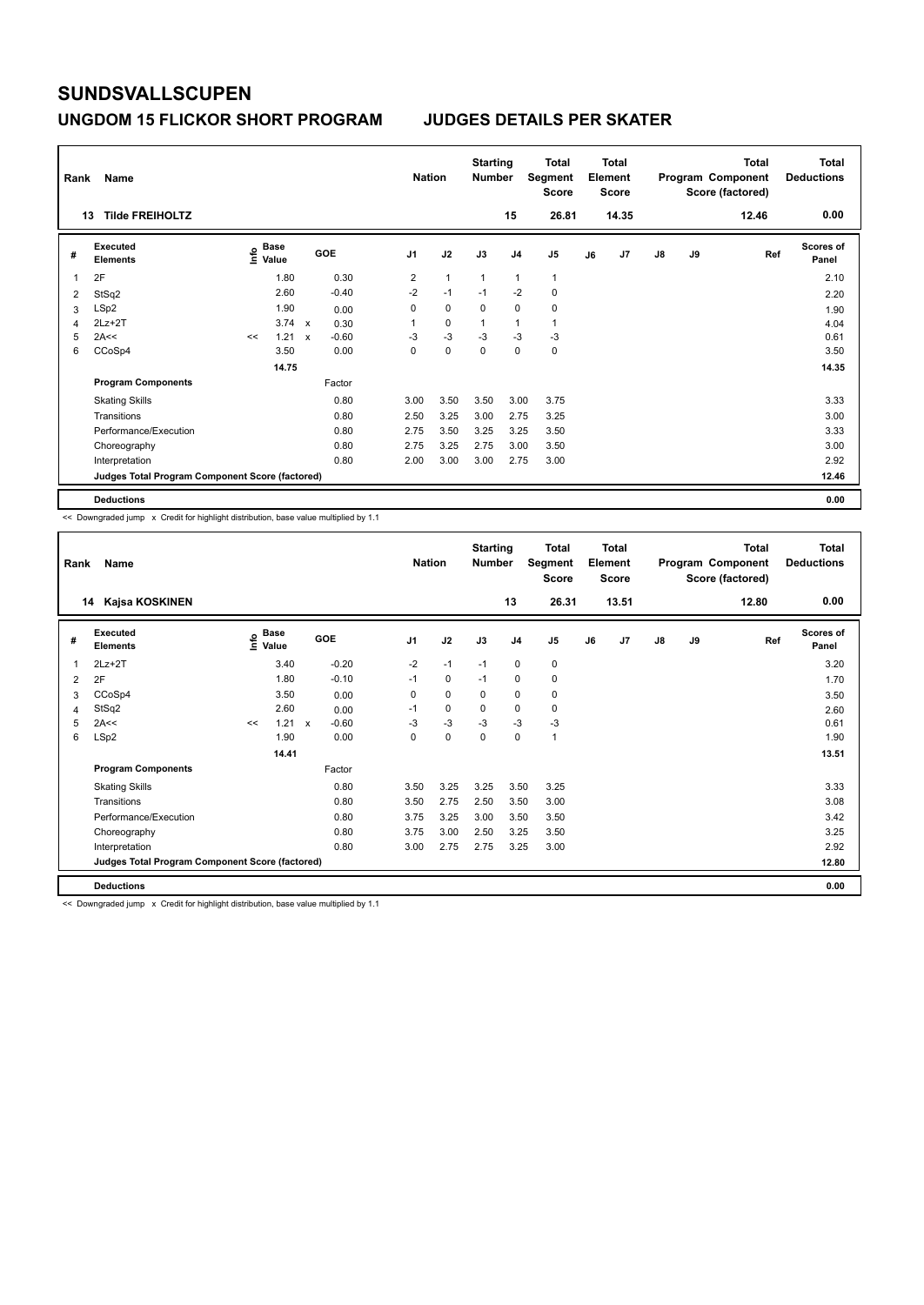### **UNGDOM 15 FLICKOR SHORT PROGRAM JUDGES DETAILS PER SKATER**

| Rank           | Name                                            |      |                      |            | <b>Nation</b>  |             | <b>Starting</b><br><b>Number</b> |                | <b>Total</b><br>Segment<br><b>Score</b> |    | Total<br>Element<br><b>Score</b> |               |    | <b>Total</b><br>Program Component<br>Score (factored) | <b>Total</b><br><b>Deductions</b> |
|----------------|-------------------------------------------------|------|----------------------|------------|----------------|-------------|----------------------------------|----------------|-----------------------------------------|----|----------------------------------|---------------|----|-------------------------------------------------------|-----------------------------------|
|                | Maria STAXÄNG<br>15                             |      |                      |            |                |             |                                  | 9              | 26.20                                   |    | 13.40                            |               |    | 12.80                                                 | 0.00                              |
| #              | Executed<br><b>Elements</b>                     | lnfo | <b>Base</b><br>Value | <b>GOE</b> | J <sub>1</sub> | J2          | J3                               | J <sub>4</sub> | J5                                      | J6 | J7                               | $\mathsf{J}8$ | J9 | Ref                                                   | Scores of<br>Panel                |
| 1              | 2A<<                                            | <<   | 1.10                 | $-0.60$    | $-3$           | $-3$        | $-3$                             | $-3$           | $-3$                                    |    |                                  |               |    |                                                       | 0.50                              |
| $\overline{2}$ | $2F+2T$                                         |      | 3.10                 | 0.00       | 0              | $\mathbf 0$ | $\mathbf 0$                      | $-1$           | 0                                       |    |                                  |               |    |                                                       | 3.10                              |
| 3              | 2Lz                                             |      | 2.10                 | $-0.30$    | $-1$           | $-1$        | $-1$                             | $-1$           | $-1$                                    |    |                                  |               |    |                                                       | 1.80                              |
| 4              | CCoSp4                                          |      | 3.50                 | 0.00       | $-1$           | $\mathbf 0$ | 0                                | 0              | 0                                       |    |                                  |               |    |                                                       | 3.50                              |
| 5              | StSq2                                           |      | 2.60                 | 0.00       | 0              | $\mathbf 0$ | $\Omega$                         | $\mathbf 0$    | $\pmb{0}$                               |    |                                  |               |    |                                                       | 2.60                              |
| 6              | LSp2                                            |      | 1.90                 | 0.00       | 0              | $\Omega$    | $\Omega$                         | $\Omega$       | $\overline{1}$                          |    |                                  |               |    |                                                       | 1.90                              |
|                |                                                 |      | 14.30                |            |                |             |                                  |                |                                         |    |                                  |               |    |                                                       | 13.40                             |
|                | <b>Program Components</b>                       |      |                      | Factor     |                |             |                                  |                |                                         |    |                                  |               |    |                                                       |                                   |
|                | <b>Skating Skills</b>                           |      |                      | 0.80       | 3.50           | 3.25        | 3.50                             | 3.25           | 3.25                                    |    |                                  |               |    |                                                       | 3.33                              |
|                | Transitions                                     |      |                      | 0.80       | 3.00           | 3.00        | 2.75                             | 3.00           | 3.00                                    |    |                                  |               |    |                                                       | 3.00                              |
|                | Performance/Execution                           |      |                      | 0.80       | 3.50           | 3.25        | 3.00                             | 3.50           | 3.50                                    |    |                                  |               |    |                                                       | 3.42                              |
|                | Choreography                                    |      |                      | 0.80       | 3.25           | 3.00        | 2.50                             | 3.25           | 3.50                                    |    |                                  |               |    |                                                       | 3.17                              |
|                | Interpretation                                  |      |                      | 0.80       | 3.25           | 2.75        | 2.75                             | 3.25           | 3.25                                    |    |                                  |               |    |                                                       | 3.08                              |
|                | Judges Total Program Component Score (factored) |      |                      |            |                |             |                                  |                |                                         |    |                                  |               |    |                                                       | 12.80                             |
|                | <b>Deductions</b>                               |      |                      |            |                |             |                                  |                |                                         |    |                                  |               |    |                                                       | 0.00                              |

<< Downgraded jump

| Rank           | Name                                            |                       |       |                           |         | <b>Nation</b>  |      | <b>Starting</b><br><b>Number</b> |                | Total<br>Segment<br><b>Score</b> |    | <b>Total</b><br>Element<br><b>Score</b> |    |    | <b>Total</b><br>Program Component<br>Score (factored) | <b>Total</b><br><b>Deductions</b> |
|----------------|-------------------------------------------------|-----------------------|-------|---------------------------|---------|----------------|------|----------------------------------|----------------|----------------------------------|----|-----------------------------------------|----|----|-------------------------------------------------------|-----------------------------------|
| 16             | <b>Wilma SALMONSSON</b>                         |                       |       |                           |         |                |      |                                  | 3              | 25.57                            |    | 12.91                                   |    |    | 13.66                                                 | 1.00                              |
| #              | Executed<br><b>Elements</b>                     | $\sum_{i=1}^{n}$ Base |       |                           | GOE     | J <sub>1</sub> | J2   | J3                               | J <sub>4</sub> | J <sub>5</sub>                   | J6 | J7                                      | J8 | J9 | Ref                                                   | Scores of<br>Panel                |
| 1              | 2Lz                                             | e                     | 2.10  |                           | $-0.90$ | $-3$           | $-3$ | $-3$                             | $-3$           | $-3$                             |    |                                         |    |    |                                                       | 1.20                              |
| $\overline{2}$ | 2A<<                                            | <<                    | 1.10  |                           | $-0.60$ | $-3$           | $-3$ | $-3$                             | $-3$           | $-3$                             |    |                                         |    |    |                                                       | 0.50                              |
| 3              | CCoSp3                                          |                       | 3.00  |                           | 0.00    | 0              | $-1$ | $\mathbf 0$                      | $\mathbf 0$    | 0                                |    |                                         |    |    |                                                       | 3.00                              |
| 4              | StSq2                                           |                       | 2.60  |                           | 0.00    | $\Omega$       | 0    | $\Omega$                         | 0              | 0                                |    |                                         |    |    |                                                       | 2.60                              |
| 5              | LSp2                                            |                       | 1.90  |                           | 0.50    | 1              | 0    | 1                                | 1              | 1                                |    |                                         |    |    |                                                       | 2.40                              |
| 6              | $2F+2T$                                         |                       | 3.41  | $\boldsymbol{\mathsf{x}}$ | $-0.20$ | 0              | $-1$ | $\Omega$                         | $-2$           | $-1$                             |    |                                         |    |    |                                                       | 3.21                              |
|                |                                                 |                       | 14.11 |                           |         |                |      |                                  |                |                                  |    |                                         |    |    |                                                       | 12.91                             |
|                | <b>Program Components</b>                       |                       |       |                           | Factor  |                |      |                                  |                |                                  |    |                                         |    |    |                                                       |                                   |
|                | <b>Skating Skills</b>                           |                       |       |                           | 0.80    | 3.75           | 3.50 | 3.75                             | 3.25           | 4.00                             |    |                                         |    |    |                                                       | 3.67                              |
|                | Transitions                                     |                       |       |                           | 0.80    | 3.50           | 3.25 | 2.50                             | 3.25           | 3.50                             |    |                                         |    |    |                                                       | 3.33                              |
|                | Performance/Execution                           |                       |       |                           | 0.80    | 4.00           | 3.50 | 3.00                             | 3.50           | 3.75                             |    |                                         |    |    |                                                       | 3.58                              |
|                | Choreography                                    |                       |       |                           | 0.80    | 3.50           | 3.25 | 2.75                             | 3.25           | 3.50                             |    |                                         |    |    |                                                       | 3.33                              |
|                | Interpretation                                  |                       |       |                           | 0.80    | 3.75           | 3.00 | 3.00                             | 3.25           | 3.25                             |    |                                         |    |    |                                                       | 3.17                              |
|                | Judges Total Program Component Score (factored) |                       |       |                           |         |                |      |                                  |                |                                  |    |                                         |    |    |                                                       | 13.66                             |
|                | <b>Deductions</b>                               |                       |       | Falls:                    | $-1.00$ |                |      |                                  |                |                                  |    |                                         |    |    |                                                       | $-1.00$                           |

<< Downgraded jump x Credit for highlight distribution, base value multiplied by 1.1 e Jump take off with wrong edge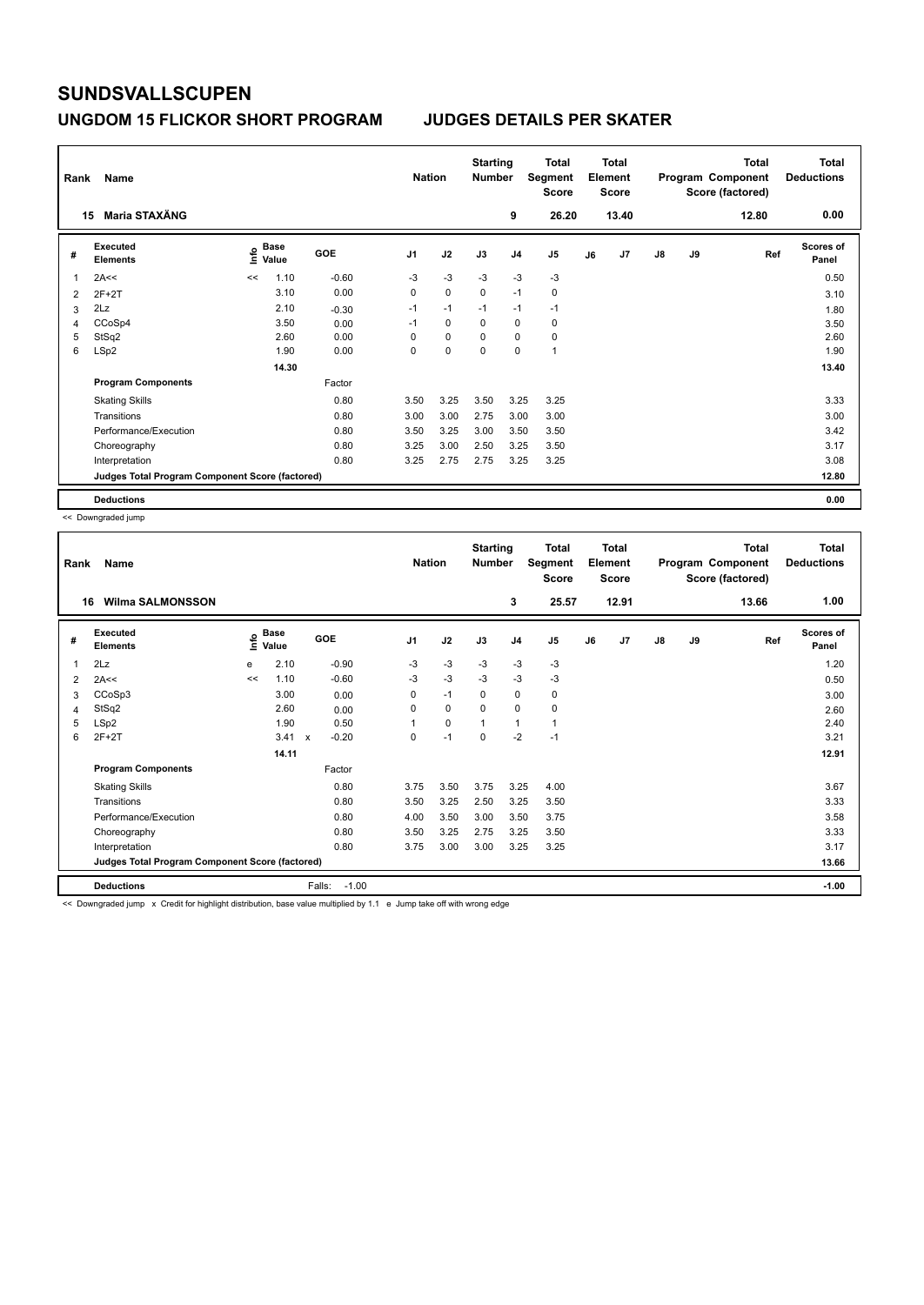## **UNGDOM 15 FLICKOR SHORT PROGRAM JUDGES DETAILS PER SKATER**

| Rank           | Name                                            |                   |             |                           |            | <b>Nation</b> |              | <b>Starting</b><br><b>Number</b> |                | Total<br>Segment<br><b>Score</b> |    | <b>Total</b><br>Element<br><b>Score</b> |               |    | <b>Total</b><br>Program Component<br>Score (factored) | <b>Total</b><br><b>Deductions</b> |
|----------------|-------------------------------------------------|-------------------|-------------|---------------------------|------------|---------------|--------------|----------------------------------|----------------|----------------------------------|----|-----------------------------------------|---------------|----|-------------------------------------------------------|-----------------------------------|
|                | <b>Nora KEMI</b><br>17                          |                   |             |                           |            |               |              |                                  | 20             | 25.19                            |    | 13.51                                   |               |    | 11.68                                                 | 0.00                              |
| #              | Executed<br><b>Elements</b>                     | e Base<br>⊆ Value | <b>Base</b> |                           | <b>GOE</b> | J1            | J2           | J3                               | J <sub>4</sub> | J <sub>5</sub>                   | J6 | J7                                      | $\mathsf{J}8$ | J9 | Ref                                                   | <b>Scores of</b><br>Panel         |
|                | $2Lo+2Lo$                                       |                   | 3.60        |                           | $-0.10$    | $-1$          | $\mathbf 0$  | $-1$                             | $\mathbf 0$    | $\mathbf 0$                      |    |                                         |               |    |                                                       | 3.50                              |
| $\overline{2}$ | 2F                                              |                   | 1.80        |                           | 0.00       | 0             | $\mathbf 0$  | 0                                | 0              | $-1$                             |    |                                         |               |    |                                                       | 1.80                              |
| 3              | LSp2                                            |                   | 1.90        |                           | 0.50       | 0             | $\mathbf{1}$ | $\mathbf{1}$                     | $\overline{1}$ | $\mathbf{1}$                     |    |                                         |               |    |                                                       | 2.40                              |
| 4              | StSq1                                           |                   | 1.80        |                           | $-0.10$    | $-1$          | 0            | $-1$                             | 0              | 0                                |    |                                         |               |    |                                                       | 1.70                              |
| 5              | 2A<<                                            | <<                | 1.21        | $\boldsymbol{\mathsf{x}}$ | $-0.60$    | $-3$          | $-3$         | $-3$                             | $-3$           | $-3$                             |    |                                         |               |    |                                                       | 0.61                              |
| 6              | CCoSp4                                          |                   | 3.50        |                           | 0.00       | 0             | $\mathbf 0$  | $\Omega$                         | $\mathbf 0$    | $\pmb{0}$                        |    |                                         |               |    |                                                       | 3.50                              |
|                |                                                 |                   | 13.81       |                           |            |               |              |                                  |                |                                  |    |                                         |               |    |                                                       | 13.51                             |
|                | <b>Program Components</b>                       |                   |             |                           | Factor     |               |              |                                  |                |                                  |    |                                         |               |    |                                                       |                                   |
|                | <b>Skating Skills</b>                           |                   |             |                           | 0.80       | 3.00          | 3.25         | 3.00                             | 3.25           | 3.25                             |    |                                         |               |    |                                                       | 3.17                              |
|                | Transitions                                     |                   |             |                           | 0.80       | 2.25          | 3.00         | 2.25                             | 3.00           | 3.25                             |    |                                         |               |    |                                                       | 2.75                              |
|                | Performance/Execution                           |                   |             |                           | 0.80       | 2.75          | 3.25         | 2.50                             | 3.00           | 3.50                             |    |                                         |               |    |                                                       | 3.00                              |
|                | Choreography                                    |                   |             |                           | 0.80       | 2.50          | 3.25         | 2.75                             | 3.00           | 3.50                             |    |                                         |               |    |                                                       | 3.00                              |
|                | Interpretation                                  |                   |             |                           | 0.80       | 2.25          | 3.00         | 2.50                             | 2.50           | 3.00                             |    |                                         |               |    |                                                       | 2.67                              |
|                | Judges Total Program Component Score (factored) |                   |             |                           |            |               |              |                                  |                |                                  |    |                                         |               |    |                                                       | 11.68                             |
|                | <b>Deductions</b>                               |                   |             |                           |            |               |              |                                  |                |                                  |    |                                         |               |    |                                                       | 0.00                              |

<< Downgraded jump x Credit for highlight distribution, base value multiplied by 1.1

| Rank | Name                                            |    |                                        |                           |         | <b>Nation</b>  |             | <b>Starting</b><br><b>Number</b> |                | <b>Total</b><br>Segment<br><b>Score</b> |    | <b>Total</b><br>Element<br><b>Score</b> |               |    | <b>Total</b><br>Program Component<br>Score (factored) | <b>Total</b><br><b>Deductions</b> |
|------|-------------------------------------------------|----|----------------------------------------|---------------------------|---------|----------------|-------------|----------------------------------|----------------|-----------------------------------------|----|-----------------------------------------|---------------|----|-------------------------------------------------------|-----------------------------------|
| 18   | <b>Kerstin GLANTZ</b>                           |    |                                        |                           |         |                |             |                                  | 4              | 24.49                                   |    | 12.83                                   |               |    | 12.66                                                 | 1.00                              |
| #    | Executed<br><b>Elements</b>                     |    | $_{\circ}$ Base<br>$\check{\Xi}$ Value |                           | GOE     | J <sub>1</sub> | J2          | J3                               | J <sub>4</sub> | J <sub>5</sub>                          | J6 | J7                                      | $\mathsf{J}8$ | J9 | Ref                                                   | <b>Scores of</b><br>Panel         |
| 1    | CCoSp4                                          |    | 3.50                                   |                           | 0.00    | $-1$           | $\mathbf 0$ | $\mathbf 0$                      | 0              | 0                                       |    |                                         |               |    |                                                       | 3.50                              |
| 2    | StSq2                                           |    | 2.60                                   |                           | 0.00    | 0              | $\mathbf 0$ | 0                                | 0              | 0                                       |    |                                         |               |    |                                                       | 2.60                              |
| 3    | 2A<<                                            | << | 1.21                                   | $\mathsf{x}$              | $-0.60$ | $-3$           | $-3$        | $-3$                             | $-3$           | $-3$                                    |    |                                         |               |    |                                                       | 0.61                              |
| 4    | $2F+2T$                                         |    | 3.41                                   | $\boldsymbol{\mathsf{x}}$ | 0.10    |                | $\mathbf 0$ | 0                                | 0              | 1                                       |    |                                         |               |    |                                                       | 3.51                              |
| 5    | 2Lz                                             |    | 2.31                                   | $\mathsf{x}$              | $-0.10$ | $\Omega$       | $-2$        | $-1$                             | 0              | 0                                       |    |                                         |               |    |                                                       | 2.21                              |
| 6    | LSpB                                            |    | 1.20                                   |                           | $-0.80$ | $-2$           | $-2$        | $-3$                             | $-3$           | $-3$                                    |    |                                         |               |    |                                                       | 0.40                              |
|      |                                                 |    | 14.23                                  |                           |         |                |             |                                  |                |                                         |    |                                         |               |    |                                                       | 12.83                             |
|      | <b>Program Components</b>                       |    |                                        |                           | Factor  |                |             |                                  |                |                                         |    |                                         |               |    |                                                       |                                   |
|      | <b>Skating Skills</b>                           |    |                                        |                           | 0.80    | 3.75           | 3.25        | 3.25                             | 3.00           | 3.50                                    |    |                                         |               |    |                                                       | 3.33                              |
|      | Transitions                                     |    |                                        |                           | 0.80    | 3.00           | 2.75        | 2.25                             | 3.00           | 3.50                                    |    |                                         |               |    |                                                       | 2.92                              |
|      | Performance/Execution                           |    |                                        |                           | 0.80    | 3.50           | 3.25        | 2.50                             | 3.25           | 3.75                                    |    |                                         |               |    |                                                       | 3.33                              |
|      | Choreography                                    |    |                                        |                           | 0.80    | 3.50           | 3.25        | 2.50                             | 3.00           | 3.75                                    |    |                                         |               |    |                                                       | 3.25                              |
|      | Interpretation                                  |    |                                        |                           | 0.80    | 3.25           | 3.00        | 2.75                             | 2.50           | 3.50                                    |    |                                         |               |    |                                                       | 3.00                              |
|      | Judges Total Program Component Score (factored) |    |                                        |                           |         |                |             |                                  |                |                                         |    |                                         |               |    |                                                       | 12.66                             |
|      | <b>Deductions</b>                               |    |                                        | Falls:                    | $-1.00$ |                |             |                                  |                |                                         |    |                                         |               |    |                                                       | $-1.00$                           |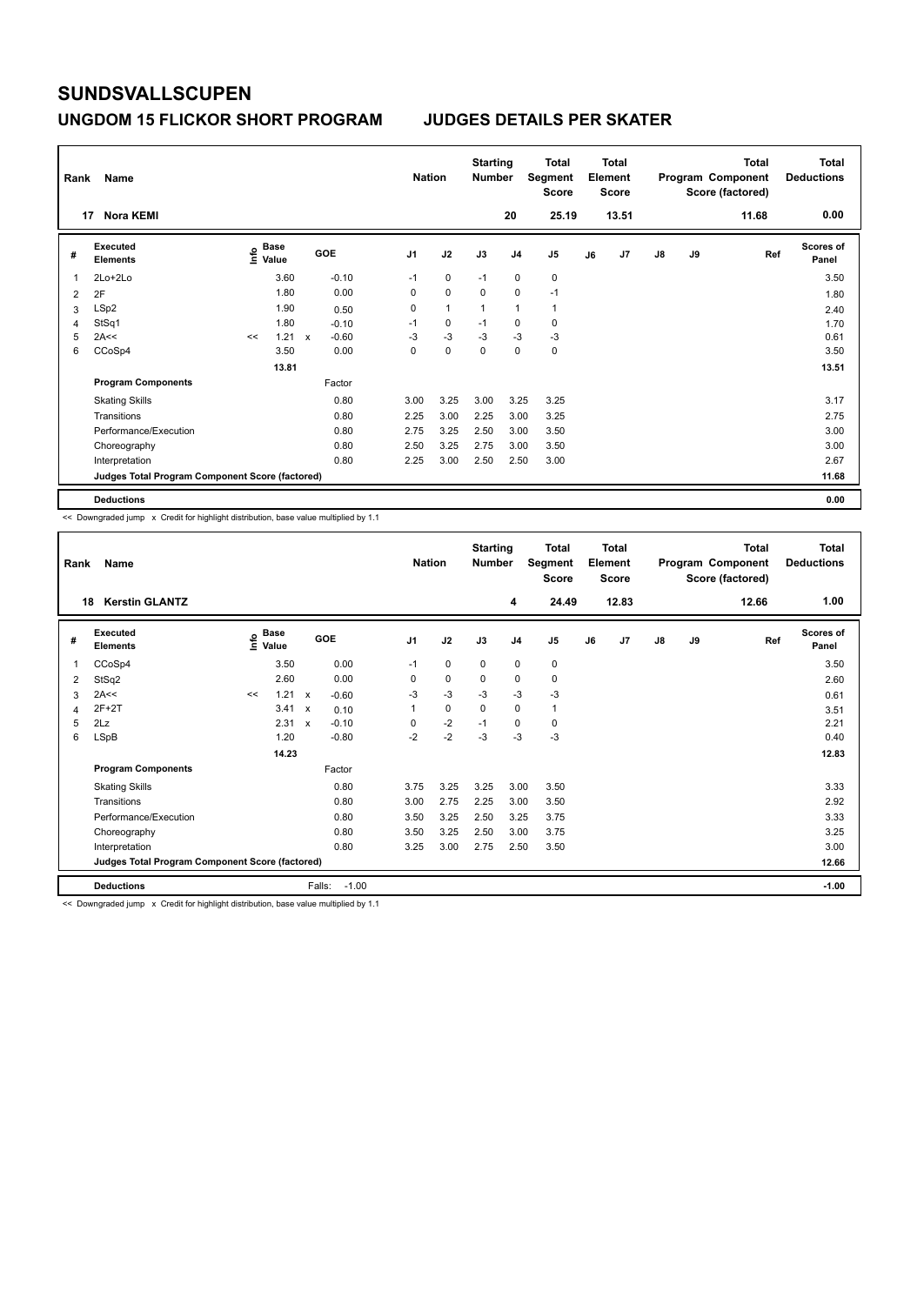### **UNGDOM 15 FLICKOR SHORT PROGRAM JUDGES DETAILS PER SKATER**

| Rank<br>19 | Name<br>Rebecka JOHANSSON                       |                                             |                            | <b>Nation</b>  |             | <b>Starting</b><br><b>Number</b> | 24             | <b>Total</b><br>Segment<br><b>Score</b><br>24.18 |    | <b>Total</b><br>Element<br><b>Score</b><br>12.38 |               |    | <b>Total</b><br>Program Component<br>Score (factored)<br>12.80 | Total<br><b>Deductions</b><br>1.00 |
|------------|-------------------------------------------------|---------------------------------------------|----------------------------|----------------|-------------|----------------------------------|----------------|--------------------------------------------------|----|--------------------------------------------------|---------------|----|----------------------------------------------------------------|------------------------------------|
|            |                                                 |                                             |                            |                |             |                                  |                |                                                  |    |                                                  |               |    |                                                                |                                    |
| #          | <b>Executed</b><br><b>Elements</b>              | <b>Base</b><br>e <sup>Base</sup><br>⊆ Value | GOE                        | J <sub>1</sub> | J2          | J3                               | J <sub>4</sub> | J5                                               | J6 | J7                                               | $\mathsf{J}8$ | J9 | Ref                                                            | <b>Scores of</b><br>Panel          |
| 1          | $2Lz + 2T$                                      | 3.40                                        | $-0.30$                    | $-1$           | $-2$        | $-1$                             | $-1$           | $-1$                                             |    |                                                  |               |    |                                                                | 3.10                               |
| 2          | 2A<<                                            | 1.10<br><<                                  | $-0.60$                    | $-3$           | $-3$        | $-3$                             | $-3$           | $-3$                                             |    |                                                  |               |    |                                                                | 0.50                               |
| 3          | CCoSp3                                          | 3.00                                        | 0.00                       | $-1$           | $\mathbf 0$ | 0                                | 0              | $\mathbf 0$                                      |    |                                                  |               |    |                                                                | 3.00                               |
| 4          | 2F                                              | 1.98                                        | $-0.70$<br>X               | $-3$           | $-2$        | $-3$                             | $-2$           | $-2$                                             |    |                                                  |               |    |                                                                | 1.28                               |
| 5          | StSq2                                           | 2.60                                        | 0.00                       | $-1$           | 0           | $\overline{1}$                   | 0              | $\pmb{0}$                                        |    |                                                  |               |    |                                                                | 2.60                               |
| 6          | LSp2                                            | 1.90                                        | 0.00                       | 0              | 0           | 0                                | 0              | $\mathbf{1}$                                     |    |                                                  |               |    |                                                                | 1.90                               |
|            |                                                 | 13.98                                       |                            |                |             |                                  |                |                                                  |    |                                                  |               |    |                                                                | 12.38                              |
|            | <b>Program Components</b>                       |                                             | Factor                     |                |             |                                  |                |                                                  |    |                                                  |               |    |                                                                |                                    |
|            | <b>Skating Skills</b>                           |                                             | 0.80                       | 3.50           | 3.25        | 3.50                             | 3.00           | 3.50                                             |    |                                                  |               |    |                                                                | 3.42                               |
|            | Transitions                                     |                                             | 0.80                       | 3.50           | 3.00        | 2.75                             | 2.75           | 3.25                                             |    |                                                  |               |    |                                                                | 3.00                               |
|            | Performance/Execution                           |                                             | 0.80                       | 3.75           | 3.25        | 3.25                             | 3.00           | 3.25                                             |    |                                                  |               |    |                                                                | 3.25                               |
|            | Choreography                                    |                                             | 0.80                       | 3.50           | 3.25        | 3.00                             | 3.25           | 3.25                                             |    |                                                  |               |    |                                                                | 3.25                               |
|            | Interpretation                                  |                                             | 0.80                       | 3.25           | 3.00        | 3.25                             | 3.00           | 3.00                                             |    |                                                  |               |    |                                                                | 3.08                               |
|            | Judges Total Program Component Score (factored) |                                             |                            |                |             |                                  |                |                                                  |    |                                                  |               |    |                                                                | 12.80                              |
|            | <b>Deductions</b>                               |                                             | Time violation:<br>$-1.00$ |                |             |                                  |                |                                                  |    |                                                  |               |    |                                                                | $-1.00$                            |

<< Downgraded jump x Credit for highlight distribution, base value multiplied by 1.1

| Rank | Name                                            |    |                            |                                      | <b>Nation</b>  |      | <b>Starting</b><br><b>Number</b> |                | <b>Total</b><br>Segment<br><b>Score</b> |    | <b>Total</b><br>Element<br><b>Score</b> |    |    | <b>Total</b><br>Program Component<br>Score (factored) | <b>Total</b><br><b>Deductions</b> |
|------|-------------------------------------------------|----|----------------------------|--------------------------------------|----------------|------|----------------------------------|----------------|-----------------------------------------|----|-----------------------------------------|----|----|-------------------------------------------------------|-----------------------------------|
| 20   | <b>Klara LINDEVRET</b>                          |    |                            |                                      |                |      |                                  | 19             | 24.02                                   |    | 12.02                                   |    |    | 13.00                                                 | 1.00                              |
| #    | Executed<br><b>Elements</b>                     |    | e Base<br>E Value<br>Value | GOE                                  | J <sub>1</sub> | J2   | J3                               | J <sub>4</sub> | J <sub>5</sub>                          | J6 | J7                                      | J8 | J9 | Ref                                                   | <b>Scores of</b><br>Panel         |
| 1    | 2A<<                                            | << | 1.10                       | $-0.60$                              | $-3$           | $-3$ | $-3$                             | $-3$           | $-3$                                    |    |                                         |    |    |                                                       | 0.50                              |
| 2    | LSp2                                            |    | 1.90                       | 0.17                                 | 1              | 0    | $\mathbf 0$                      | $\mathbf 0$    | 1                                       |    |                                         |    |    |                                                       | 2.07                              |
| 3    | 2Lz                                             |    | 2.10                       | 0.00                                 | 1              | 0    | $\mathbf 0$                      | 0              | 0                                       |    |                                         |    |    |                                                       | 2.10                              |
| 4    | CCoSp4                                          |    | 3.50                       | 0.17                                 | 0              | 0    | 1                                | 0              | 1                                       |    |                                         |    |    |                                                       | 3.67                              |
| 5    | StSq2                                           |    | 2.60                       | 0.00                                 | $-1$           | 0    | $\Omega$                         | 0              | 1                                       |    |                                         |    |    |                                                       | 2.60                              |
| 6    | 2F+COMBO                                        |    | 1.98                       | $-0.90$<br>$\boldsymbol{\mathsf{x}}$ | -3             | $-3$ | 0                                | $-3$           | $-3$                                    |    |                                         |    |    |                                                       | 1.08                              |
|      |                                                 |    | 13.18                      |                                      |                |      |                                  |                |                                         |    |                                         |    |    |                                                       | 12.02                             |
|      | <b>Program Components</b>                       |    |                            | Factor                               |                |      |                                  |                |                                         |    |                                         |    |    |                                                       |                                   |
|      | <b>Skating Skills</b>                           |    |                            | 0.80                                 | 3.25           | 3.75 | 3.25                             | 3.00           | 3.50                                    |    |                                         |    |    |                                                       | 3.33                              |
|      | Transitions                                     |    |                            | 0.80                                 | 3.25           | 3.25 | 2.75                             | 3.00           | 3.50                                    |    |                                         |    |    |                                                       | 3.17                              |
|      | Performance/Execution                           |    |                            | 0.80                                 | 3.50           | 3.75 | 3.00                             | 3.25           | 3.50                                    |    |                                         |    |    |                                                       | 3.42                              |
|      | Choreography                                    |    |                            | 0.80                                 | 3.50           | 3.50 | 3.00                             | 3.00           | 3.25                                    |    |                                         |    |    |                                                       | 3.25                              |
|      | Interpretation                                  |    |                            | 0.80                                 | 3.00           | 3.50 | 3.00                             | 3.00           | 3.25                                    |    |                                         |    |    |                                                       | 3.08                              |
|      | Judges Total Program Component Score (factored) |    |                            |                                      |                |      |                                  |                |                                         |    |                                         |    |    |                                                       | 13.00                             |
|      | <b>Deductions</b>                               |    |                            | $-1.00$<br>Falls:                    |                |      |                                  |                |                                         |    |                                         |    |    |                                                       | $-1.00$                           |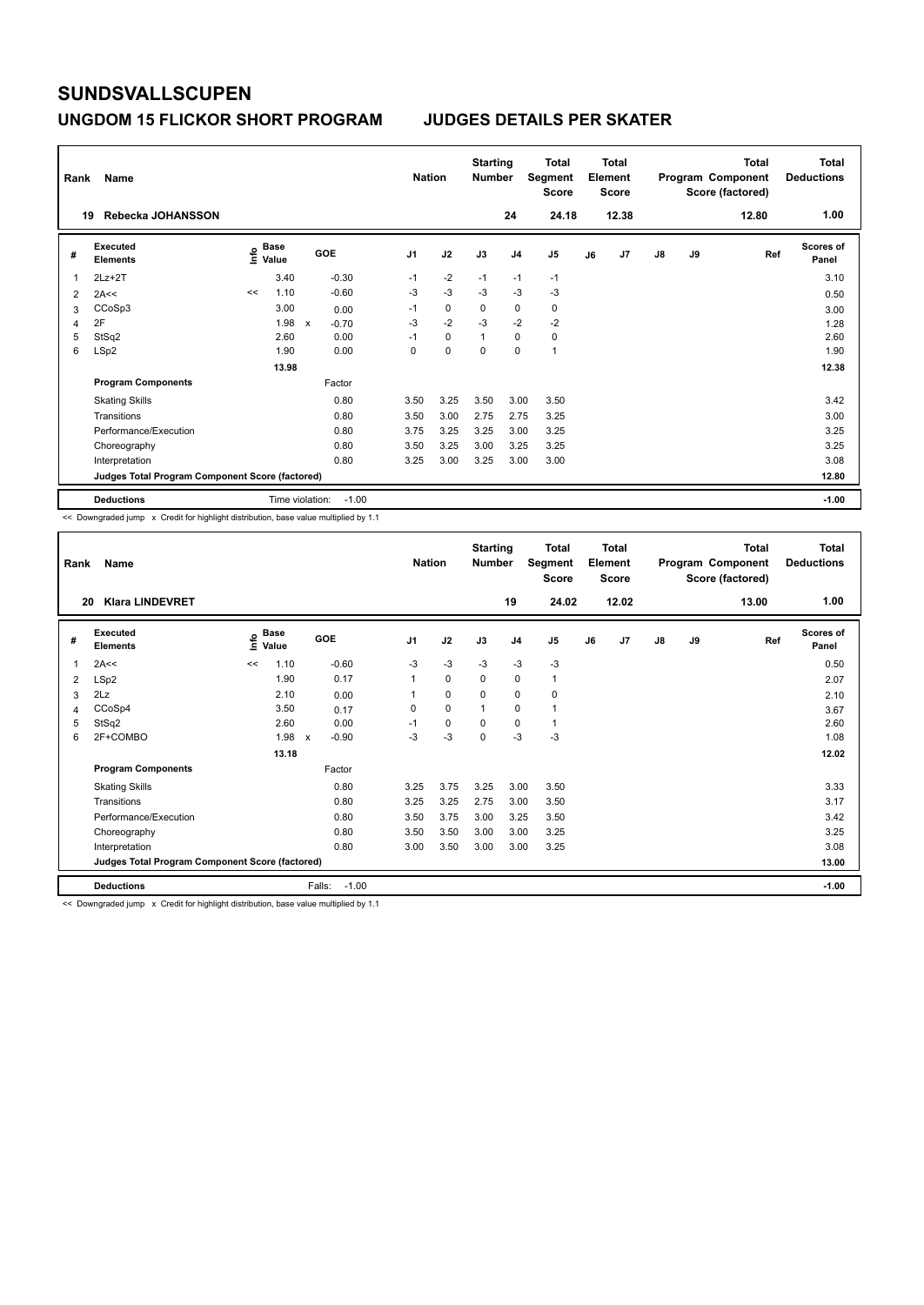### **UNGDOM 15 FLICKOR SHORT PROGRAM JUDGES DETAILS PER SKATER**

| Rank | Name                                            |                          |                      |         | <b>Nation</b>  |             | <b>Starting</b><br><b>Number</b> |                | <b>Total</b><br>Segment<br><b>Score</b> |    | <b>Total</b><br>Element<br><b>Score</b> |               |    | <b>Total</b><br>Program Component<br>Score (factored) | Total<br><b>Deductions</b> |
|------|-------------------------------------------------|--------------------------|----------------------|---------|----------------|-------------|----------------------------------|----------------|-----------------------------------------|----|-----------------------------------------|---------------|----|-------------------------------------------------------|----------------------------|
| 21   | <b>Emma EDVARDSSON</b>                          |                          |                      |         |                |             |                                  | 25             | 23.80                                   |    | 11.80                                   |               |    | 12.00                                                 | 0.00                       |
| #    | Executed<br><b>Elements</b>                     | ١nfo                     | <b>Base</b><br>Value | GOE     | J <sub>1</sub> | J2          | J3                               | J <sub>4</sub> | J <sub>5</sub>                          | J6 | J7                                      | $\mathsf{J}8$ | J9 | Ref                                                   | Scores of<br>Panel         |
|      | $2Lz+2Lo<$                                      | $\overline{\phantom{a}}$ | 3.40                 | $-0.90$ | $-3$           | $-3$        | $-3$                             | $-3$           | $-3$                                    |    |                                         |               |    |                                                       | 2.50                       |
| 2    | 2A<<                                            | <<                       | 1.10                 | $-0.60$ | $-3$           | $-3$        | $-3$                             | $-3$           | $-3$                                    |    |                                         |               |    |                                                       | 0.50                       |
| 3    | 2F                                              |                          | 1.80                 | $-0.60$ | $-3$           | $-2$        | $-2$                             | $-2$           | $-1$                                    |    |                                         |               |    |                                                       | 1.20                       |
| 4    | StSq2                                           |                          | 2.60                 | 0.00    | $-1$           | $\Omega$    | $\Omega$                         | $\mathbf 0$    | $\pmb{0}$                               |    |                                         |               |    |                                                       | 2.60                       |
| 5    | CCoSp4                                          |                          | 3.50                 | 0.00    | 0              | $\mathbf 0$ | $\Omega$                         | $\mathbf 0$    | $\pmb{0}$                               |    |                                         |               |    |                                                       | 3.50                       |
| 6    | LSp1                                            |                          | 1.50                 | 0.00    | $-2$           | $\Omega$    | $\Omega$                         | $\mathbf 0$    | $\mathbf 0$                             |    |                                         |               |    |                                                       | 1.50                       |
|      |                                                 |                          | 13.90                |         |                |             |                                  |                |                                         |    |                                         |               |    |                                                       | 11.80                      |
|      | <b>Program Components</b>                       |                          |                      | Factor  |                |             |                                  |                |                                         |    |                                         |               |    |                                                       |                            |
|      | <b>Skating Skills</b>                           |                          |                      | 0.80    | 3.25           | 3.25        | 3.25                             | 3.00           | 3.75                                    |    |                                         |               |    |                                                       | 3.25                       |
|      | Transitions                                     |                          |                      | 0.80    | 2.75           | 3.00        | 2.75                             | 2.75           | 3.50                                    |    |                                         |               |    |                                                       | 2.83                       |
|      | Performance/Execution                           |                          |                      | 0.80    | 3.25           | 3.25        | 3.00                             | 3.00           | 3.25                                    |    |                                         |               |    |                                                       | 3.17                       |
|      | Choreography                                    |                          |                      | 0.80    | 2.75           | 3.00        | 3.00                             | 2.75           | 3.25                                    |    |                                         |               |    |                                                       | 2.92                       |
|      | Interpretation                                  |                          |                      | 0.80    | 2.50           | 2.75        | 3.00                             | 2.75           | 3.00                                    |    |                                         |               |    |                                                       | 2.83                       |
|      | Judges Total Program Component Score (factored) |                          |                      |         |                |             |                                  |                |                                         |    |                                         |               |    |                                                       | 12.00                      |
|      | <b>Deductions</b>                               |                          |                      |         |                |             |                                  |                |                                         |    |                                         |               |    |                                                       | 0.00                       |

< Under-rotated jump << Downgraded jump

| Rank | Name                                            |                       |       |                      |                | <b>Nation</b> | <b>Starting</b><br><b>Number</b> |                | <b>Total</b><br>Segment<br><b>Score</b> |    | <b>Total</b><br>Element<br>Score |               |    | <b>Total</b><br>Program Component<br>Score (factored) | <b>Total</b><br><b>Deductions</b> |
|------|-------------------------------------------------|-----------------------|-------|----------------------|----------------|---------------|----------------------------------|----------------|-----------------------------------------|----|----------------------------------|---------------|----|-------------------------------------------------------|-----------------------------------|
| 22   | <b>Nikki ANDERSSON</b>                          |                       |       |                      |                |               |                                  | 11             | 23.34                                   |    | 10.28                            |               |    | 13.06                                                 | 0.00                              |
| #    | <b>Executed</b><br><b>Elements</b>              | $\sum_{i=1}^{n}$ Base |       | GOE                  | J <sub>1</sub> | J2            | J3                               | J <sub>4</sub> | J5                                      | J6 | J7                               | $\mathsf{J}8$ | J9 | Ref                                                   | Scores of<br>Panel                |
| 1    | 1Lo+COMBO                                       |                       | 0.50  | $-0.30$              | $-3$           | $-3$          | $-3$                             | $-3$           | $-3$                                    |    |                                  |               |    |                                                       | 0.20                              |
| 2    | 2A<<                                            | <<                    | 1.10  | $-0.60$              | $-3$           | $-3$          | $-3$                             | $-3$           | $-3$                                    |    |                                  |               |    |                                                       | 0.50                              |
| 3    | StSq2                                           |                       | 2.60  | 0.00                 | 0              | $\mathbf 0$   | $\mathbf 0$                      | 0              | 1                                       |    |                                  |               |    |                                                       | 2.60                              |
| 4    | LSp1                                            |                       | 1.50  | 0.00                 | 0              | 0             | 0                                | $-2$           | 0                                       |    |                                  |               |    |                                                       | 1.50                              |
| 5    | 2F                                              |                       | 1.98  | 0.00<br>$\mathsf{x}$ | $\Omega$       | 0             | 0                                | 0              | 0                                       |    |                                  |               |    |                                                       | 1.98                              |
| 6    | CCoSp4                                          |                       | 3.50  | 0.00                 | 0              | 0             | $-1$                             | 0              | 0                                       |    |                                  |               |    |                                                       | 3.50                              |
|      |                                                 |                       | 11.18 |                      |                |               |                                  |                |                                         |    |                                  |               |    |                                                       | 10.28                             |
|      | <b>Program Components</b>                       |                       |       | Factor               |                |               |                                  |                |                                         |    |                                  |               |    |                                                       |                                   |
|      | <b>Skating Skills</b>                           |                       |       | 0.80                 | 3.75           | 3.50          | 3.25                             | 3.00           | 3.25                                    |    |                                  |               |    |                                                       | 3.33                              |
|      | Transitions                                     |                       |       | 0.80                 | 2.25           | 3.25          | 2.25                             | 3.25           | 3.25                                    |    |                                  |               |    |                                                       | 2.92                              |
|      | Performance/Execution                           |                       |       | 0.80                 | 3.75           | 3.50          | 3.00                             | 3.25           | 3.75                                    |    |                                  |               |    |                                                       | 3.50                              |
|      | Choreography                                    |                       |       | 0.80                 | 2.50           | 3.50          | 2.75                             | 3.50           | 3.75                                    |    |                                  |               |    |                                                       | 3.25                              |
|      | Interpretation                                  |                       |       | 0.80                 | 3.50           | 3.25          | 2.50                             | 3.25           | 3.75                                    |    |                                  |               |    |                                                       | 3.33                              |
|      | Judges Total Program Component Score (factored) |                       |       |                      |                |               |                                  |                |                                         |    |                                  |               |    |                                                       | 13.06                             |
|      | <b>Deductions</b>                               |                       |       |                      |                |               |                                  |                |                                         |    |                                  |               |    |                                                       | 0.00                              |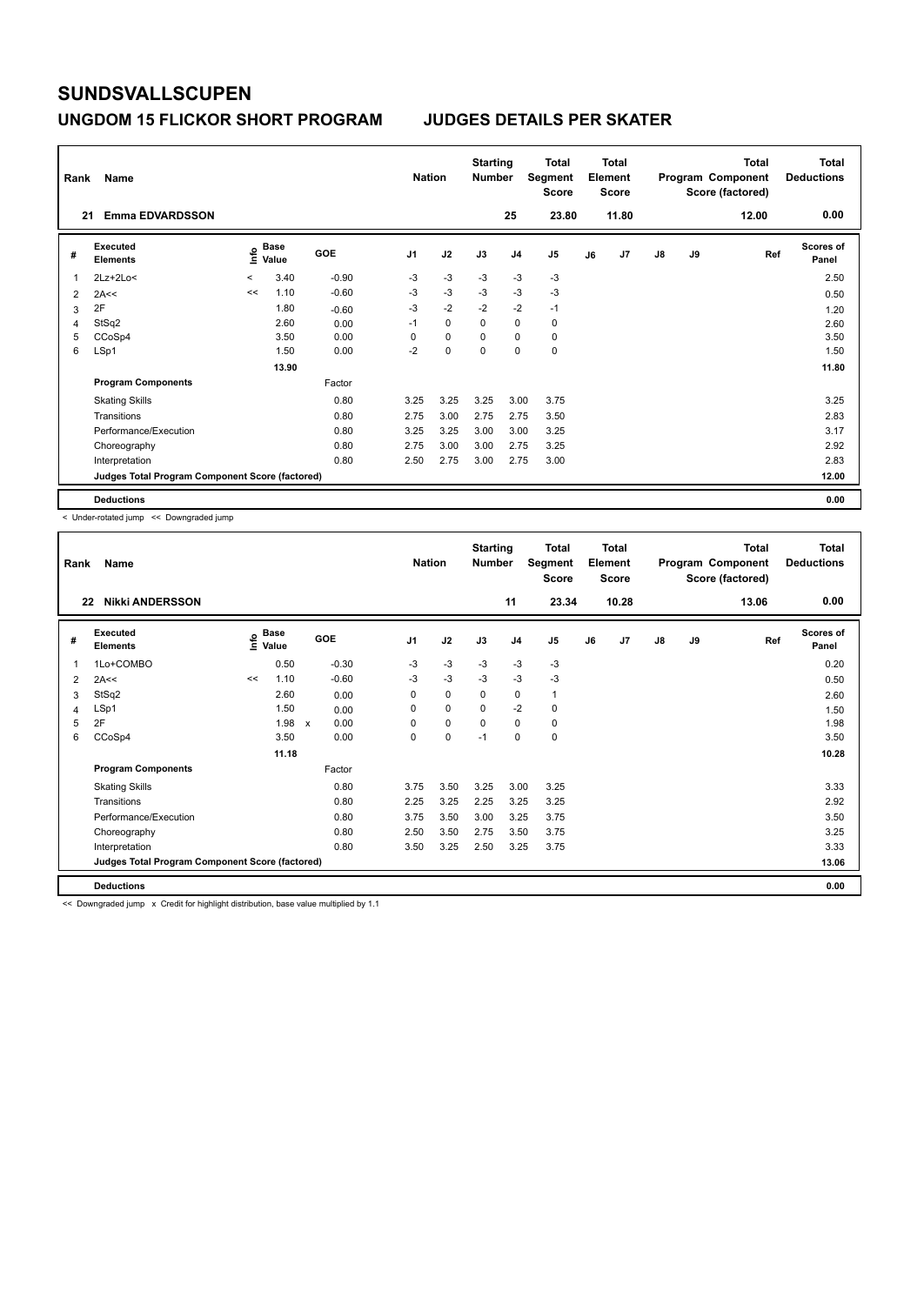## **UNGDOM 15 FLICKOR SHORT PROGRAM JUDGES DETAILS PER SKATER**

| Rank<br>23 | Name<br><b>Vilma NORDH</b>                      |                                  |                           |         | <b>Nation</b>  |           | <b>Starting</b><br><b>Number</b> | $\mathbf{2}$   | <b>Total</b><br>Segment<br>Score<br>23.19 |    | Total<br>Element<br><b>Score</b><br>11.99 |    |    | <b>Total</b><br>Program Component<br>Score (factored)<br>12.20 | Total<br><b>Deductions</b><br>1.00 |
|------------|-------------------------------------------------|----------------------------------|---------------------------|---------|----------------|-----------|----------------------------------|----------------|-------------------------------------------|----|-------------------------------------------|----|----|----------------------------------------------------------------|------------------------------------|
|            |                                                 |                                  |                           |         |                |           |                                  |                |                                           |    |                                           |    |    |                                                                |                                    |
| #          | Executed<br><b>Elements</b>                     | <b>Base</b><br>e Base<br>⊆ Value | GOE                       |         | J <sub>1</sub> | J2        | J3                               | J <sub>4</sub> | J5                                        | J6 | J7                                        | J8 | J9 | Ref                                                            | Scores of<br>Panel                 |
| 1          | $2Lz+2T$                                        | 3.40                             |                           | $-0.30$ | $-1$           | $-2$      | $-1$                             | $-1$           | $-1$                                      |    |                                           |    |    |                                                                | 3.10                               |
| 2          | StSq2                                           | 2.60                             |                           | 0.00    | $-2$           | $\pmb{0}$ | 0                                | $\pmb{0}$      | $\pmb{0}$                                 |    |                                           |    |    |                                                                | 2.60                               |
| 3          | CCoSp3                                          | 3.00                             |                           | $-0.50$ | $-2$           | $-2$      | $-2$                             | $-1$           | $-1$                                      |    |                                           |    |    |                                                                | 2.50                               |
| 4          | 2F                                              | 1.98                             | $\mathsf{x}$              | $-0.60$ | $-3$           | $-2$      | $-2$                             | $-2$           | $-2$                                      |    |                                           |    |    |                                                                | 1.38                               |
| 5          | 2A<<                                            | 1.21<br><<                       | $\boldsymbol{\mathsf{x}}$ | $-0.60$ | $-3$           | $-3$      | $-3$                             | $-3$           | $-3$                                      |    |                                           |    |    |                                                                | 0.61                               |
| 6          | LSp2                                            | 1.90                             |                           | $-0.10$ | $-1$           | $-1$      | $\mathbf 0$                      | $\mathbf 0$    | $\mathbf{1}$                              |    |                                           |    |    |                                                                | 1.80                               |
|            |                                                 | 14.09                            |                           |         |                |           |                                  |                |                                           |    |                                           |    |    |                                                                | 11.99                              |
|            | <b>Program Components</b>                       |                                  |                           | Factor  |                |           |                                  |                |                                           |    |                                           |    |    |                                                                |                                    |
|            | <b>Skating Skills</b>                           |                                  |                           | 0.80    | 2.75           | 3.25      | 3.25                             | 3.00           | 3.25                                      |    |                                           |    |    |                                                                | 3.17                               |
|            | Transitions                                     |                                  |                           | 0.80    | 2.75           | 3.00      | 2.50                             | 2.75           | 3.00                                      |    |                                           |    |    |                                                                | 2.83                               |
|            | Performance/Execution                           |                                  |                           | 0.80    | 3.00           | 3.25      | 3.00                             | 3.00           | 3.50                                      |    |                                           |    |    |                                                                | 3.08                               |
|            | Choreography                                    |                                  |                           | 0.80    | 3.00           | 3.50      | 2.75                             | 3.25           | 3.50                                      |    |                                           |    |    |                                                                | 3.25                               |
|            | Interpretation                                  |                                  |                           | 0.80    | 2.50           | 3.00      | 3.00                             | 2.75           | 3.25                                      |    |                                           |    |    |                                                                | 2.92                               |
|            | Judges Total Program Component Score (factored) |                                  |                           |         |                |           |                                  |                |                                           |    |                                           |    |    |                                                                | 12.20                              |
|            | <b>Deductions</b>                               |                                  | Falls:                    | $-1.00$ |                |           |                                  |                |                                           |    |                                           |    |    |                                                                | $-1.00$                            |

<< Downgraded jump x Credit for highlight distribution, base value multiplied by 1.1

| Rank | Name                                            |                            |                            | <b>Nation</b>  |      | <b>Starting</b><br><b>Number</b> |                | <b>Total</b><br>Segment<br><b>Score</b> |    | <b>Total</b><br>Element<br><b>Score</b> |               |    | <b>Total</b><br>Program Component<br>Score (factored) | <b>Total</b><br><b>Deductions</b> |
|------|-------------------------------------------------|----------------------------|----------------------------|----------------|------|----------------------------------|----------------|-----------------------------------------|----|-----------------------------------------|---------------|----|-------------------------------------------------------|-----------------------------------|
| 24   | <b>Emilia GRANOVIST</b>                         |                            |                            |                |      |                                  | 18             | 22.99                                   |    | 11.93                                   |               |    | 13.06                                                 | 2.00                              |
| #    | <b>Executed</b><br><b>Elements</b>              | <b>Base</b><br>١m<br>Value | <b>GOE</b>                 | J <sub>1</sub> | J2   | J3                               | J <sub>4</sub> | J <sub>5</sub>                          | J6 | J <sub>7</sub>                          | $\mathsf{J}8$ | J9 | Ref                                                   | <b>Scores of</b><br>Panel         |
| 1    | 2A<                                             | 2.30<br>$\prec$            | $-1.50$                    | $-3$           | $-3$ | $-3$                             | $-3$           | $-3$                                    |    |                                         |               |    |                                                       | 0.80                              |
| 2    | StSq2                                           | 2.60                       | 0.00                       | 0              | 0    | 0                                | 0              | 0                                       |    |                                         |               |    |                                                       | 2.60                              |
| 3    | $2Lz+1T$                                        | 2.75                       | $-0.90$<br>$\mathsf{x}$    | -3             | $-3$ | $-3$                             | $-3$           | $-3$                                    |    |                                         |               |    |                                                       | 1.85                              |
| 4    | CCoSp3                                          | 3.00                       | $-0.10$                    | $-1$           | $-1$ | $\Omega$                         | $\mathbf 0$    | 0                                       |    |                                         |               |    |                                                       | 2.90                              |
| 5    | 2F                                              | 1.98                       | $-0.10$<br>$\mathsf{x}$    | $\Omega$       | $-1$ | $-2$                             | $\mathbf 0$    | 0                                       |    |                                         |               |    |                                                       | 1.88                              |
| 6    | LSp2                                            | 1.90                       | 0.00                       | 0              | 0    | 0                                | $\mathbf 0$    | 1                                       |    |                                         |               |    |                                                       | 1.90                              |
|      |                                                 | 14.53                      |                            |                |      |                                  |                |                                         |    |                                         |               |    |                                                       | 11.93                             |
|      | <b>Program Components</b>                       |                            | Factor                     |                |      |                                  |                |                                         |    |                                         |               |    |                                                       |                                   |
|      | <b>Skating Skills</b>                           |                            | 0.80                       | 3.75           | 3.50 | 3.25                             | 3.25           | 3.25                                    |    |                                         |               |    |                                                       | 3.33                              |
|      | Transitions                                     |                            | 0.80                       | 3.25           | 3.00 | 2.50                             | 3.25           | 3.25                                    |    |                                         |               |    |                                                       | 3.17                              |
|      | Performance/Execution                           |                            | 0.80                       | 3.50           | 3.50 | 3.00                             | 3.00           | 3.50                                    |    |                                         |               |    |                                                       | 3.33                              |
|      | Choreography                                    |                            | 0.80                       | 3.50           | 3.25 | 3.25                             | 3.25           | 3.75                                    |    |                                         |               |    |                                                       | 3.33                              |
|      | Interpretation                                  |                            | 0.80                       | 3.75           | 3.00 | 3.00                             | 3.00           | 3.50                                    |    |                                         |               |    |                                                       | 3.17                              |
|      | Judges Total Program Component Score (factored) |                            |                            |                |      |                                  |                |                                         |    |                                         |               |    |                                                       | 13.06                             |
|      | <b>Deductions</b>                               |                            | Time violation:<br>$-1.00$ |                |      |                                  |                | $-1.00$<br>Falls:                       |    |                                         |               |    |                                                       | $-2.00$                           |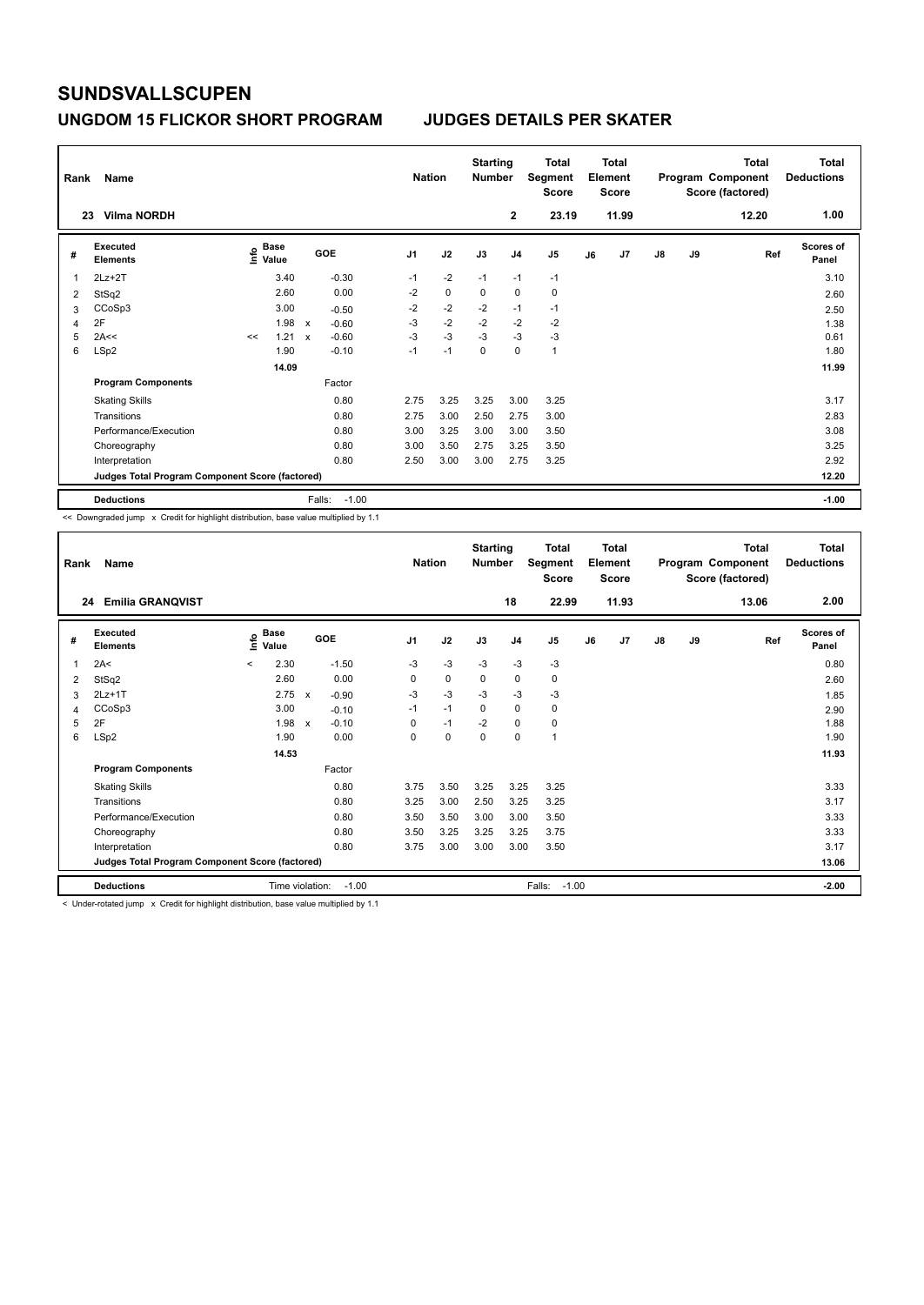## **UNGDOM 15 FLICKOR SHORT PROGRAM JUDGES DETAILS PER SKATER**

| Rank<br>Name |                                                 |                          |                      |              |         |                | <b>Nation</b> |              | <b>Starting</b><br><b>Number</b> | Total<br>Segment<br>Score | <b>Total</b><br>Element<br><b>Score</b> |       |    |    | <b>Total</b><br>Program Component<br>Score (factored) | <b>Total</b><br><b>Deductions</b> |
|--------------|-------------------------------------------------|--------------------------|----------------------|--------------|---------|----------------|---------------|--------------|----------------------------------|---------------------------|-----------------------------------------|-------|----|----|-------------------------------------------------------|-----------------------------------|
|              | <b>Amanda SABEL</b><br>25                       |                          |                      |              |         |                |               |              | 7                                | 22.96                     |                                         | 10.10 |    |    | 12.86                                                 | 0.00                              |
| #            | Executed<br><b>Elements</b>                     | lnfo                     | <b>Base</b><br>Value |              | GOE     | J <sub>1</sub> | J2            | J3           | J <sub>4</sub>                   | J5                        | J6                                      | J7    | J8 | J9 | Ref                                                   | <b>Scores of</b><br>Panel         |
| 1            | 2Lo<+COMBO                                      | $\overline{\phantom{a}}$ | 1.30                 |              | $-0.90$ | $-3$           | $-3$          | $-3$         | $-3$                             | $-3$                      |                                         |       |    |    |                                                       | 0.40                              |
| 2            | 2A<<                                            | <<                       | 1.10                 |              | $-0.60$ | $-3$           | $-3$          | $-3$         | $-3$                             | $-3$                      |                                         |       |    |    |                                                       | 0.50                              |
| 3            | LSp3                                            |                          | 2.40                 |              | 0.17    | 0              | $\mathbf 0$   | $\mathbf{1}$ | $\mathbf 0$                      | $\mathbf{1}$              |                                         |       |    |    |                                                       | 2.57                              |
| 4            | StSq2                                           |                          | 2.60                 |              | 0.00    | 0              | $\mathbf 0$   | 0            | 0                                | $\mathbf{1}$              |                                         |       |    |    |                                                       | 2.60                              |
| 5            | 2F<                                             | $\prec$                  | 1.43                 | $\mathsf{x}$ | $-0.90$ | $-3$           | $-3$          | $-2$         | $-3$                             | $-3$                      |                                         |       |    |    |                                                       | 0.53                              |
| 6            | CCoSp3                                          |                          | 3.00                 |              | 0.50    | 1              | 1             | 1            | 0                                | $\mathbf{1}$              |                                         |       |    |    |                                                       | 3.50                              |
|              |                                                 |                          | 11.83                |              |         |                |               |              |                                  |                           |                                         |       |    |    |                                                       | 10.10                             |
|              | <b>Program Components</b>                       |                          |                      |              | Factor  |                |               |              |                                  |                           |                                         |       |    |    |                                                       |                                   |
|              | <b>Skating Skills</b>                           |                          |                      |              | 0.80    | 3.50           | 3.50          | 3.25         | 3.00                             | 3.25                      |                                         |       |    |    |                                                       | 3.33                              |
|              | Transitions                                     |                          |                      |              | 0.80    | 3.50           | 3.25          | 2.50         | 2.75                             | 3.25                      |                                         |       |    |    |                                                       | 3.08                              |
|              | Performance/Execution                           |                          |                      |              | 0.80    | 3.50           | 3.25          | 3.00         | 2.75                             | 3.50                      |                                         |       |    |    |                                                       | 3.25                              |
|              | Choreography                                    |                          |                      |              | 0.80    | 3.25           | 3.50          | 2.75         | 3.00                             | 3.50                      |                                         |       |    |    |                                                       | 3.25                              |
|              | Interpretation                                  |                          |                      |              | 0.80    | 3.25           | 3.50          | 2.75         | 2.75                             | 3.50                      |                                         |       |    |    |                                                       | 3.17                              |
|              | Judges Total Program Component Score (factored) |                          |                      |              |         |                |               |              |                                  |                           |                                         |       |    |    |                                                       | 12.86                             |
|              | <b>Deductions</b>                               |                          |                      |              |         |                |               |              |                                  |                           |                                         |       |    |    |                                                       | 0.00                              |

< Under-rotated jump << Downgraded jump x Credit for highlight distribution, base value multiplied by 1.1

| Rank | Name                                            |                       |                         | <b>Nation</b>  |      | <b>Starting</b><br><b>Number</b> |                          | <b>Total</b><br>Segment<br><b>Score</b> |    | <b>Total</b><br>Element<br><b>Score</b> |    |    | <b>Total</b><br>Program Component<br>Score (factored) | Total<br><b>Deductions</b> |
|------|-------------------------------------------------|-----------------------|-------------------------|----------------|------|----------------------------------|--------------------------|-----------------------------------------|----|-----------------------------------------|----|----|-------------------------------------------------------|----------------------------|
| 26   | <b>Danielle KRISTENSSON</b>                     |                       |                         |                |      |                                  | 27                       | 22.71                                   |    | 11.77                                   |    |    | 11.94                                                 | 1.00                       |
| #    | Executed<br><b>Elements</b>                     | $\sum_{i=1}^{n}$ Base | <b>GOE</b>              | J <sub>1</sub> | J2   | J3                               | J <sub>4</sub>           | J <sub>5</sub>                          | J6 | J7                                      | J8 | J9 | Ref                                                   | <b>Scores of</b><br>Panel  |
| 1    | A                                               | 0.00                  | 0.00                    |                |      |                                  | $\overline{\phantom{a}}$ | $\overline{\phantom{a}}$                |    |                                         |    |    |                                                       | 0.00                       |
| 2    | StSq1                                           | 1.80                  | $-0.10$                 | $-2$           | 0    | $\mathbf 0$                      | 0                        | $-1$                                    |    |                                         |    |    |                                                       | 1.70                       |
| 3    | 2Lo+2Lo                                         | 3.96                  | $\mathsf{x}$<br>0.00    | 0              | 0    | $\mathbf 0$                      | $\mathbf 0$              | 0                                       |    |                                         |    |    |                                                       | 3.96                       |
| 4    | CCoSp4                                          | 3.50                  | 0.00                    | 0              | 0    | $\mathbf 0$                      | $\mathbf 0$              | 0                                       |    |                                         |    |    |                                                       | 3.50                       |
| 5    | 2Lz                                             | 2.31                  | $-0.90$<br>$\mathsf{x}$ | $-3$           | $-3$ | $-3$                             | $-3$                     | $-3$                                    |    |                                         |    |    |                                                       | 1.41                       |
| 6    | LSpB                                            | 1.20                  | 0.00                    | 0              | 0    | $\mathbf 0$                      | $\mathbf 0$              | 0                                       |    |                                         |    |    |                                                       | 1.20                       |
|      |                                                 | 12.77                 |                         |                |      |                                  |                          |                                         |    |                                         |    |    |                                                       | 11.77                      |
|      | <b>Program Components</b>                       |                       | Factor                  |                |      |                                  |                          |                                         |    |                                         |    |    |                                                       |                            |
|      | <b>Skating Skills</b>                           |                       | 0.80                    | 3.00           | 3.50 | 3.25                             | 3.25                     | 3.50                                    |    |                                         |    |    |                                                       | 3.33                       |
|      | Transitions                                     |                       | 0.80                    | 2.25           | 3.00 | 2.25                             | 2.75                     | 3.25                                    |    |                                         |    |    |                                                       | 2.67                       |
|      | Performance/Execution                           |                       | 0.80                    | 2.50           | 3.25 | 3.00                             | 3.25                     | 3.25                                    |    |                                         |    |    |                                                       | 3.17                       |
|      | Choreography                                    |                       | 0.80                    | 2.50           | 3.50 | 2.25                             | 3.25                     | 3.25                                    |    |                                         |    |    |                                                       | 3.00                       |
|      | Interpretation                                  |                       | 0.80                    | 2.25           | 3.00 | 2.00                             | 3.00                     | 3.00                                    |    |                                         |    |    |                                                       | 2.75                       |
|      | Judges Total Program Component Score (factored) |                       |                         |                |      |                                  |                          |                                         |    |                                         |    |    |                                                       | 11.94                      |
|      | <b>Deductions</b>                               |                       | $-1.00$<br>Falls:       |                |      |                                  |                          |                                         |    |                                         |    |    |                                                       | $-1.00$                    |